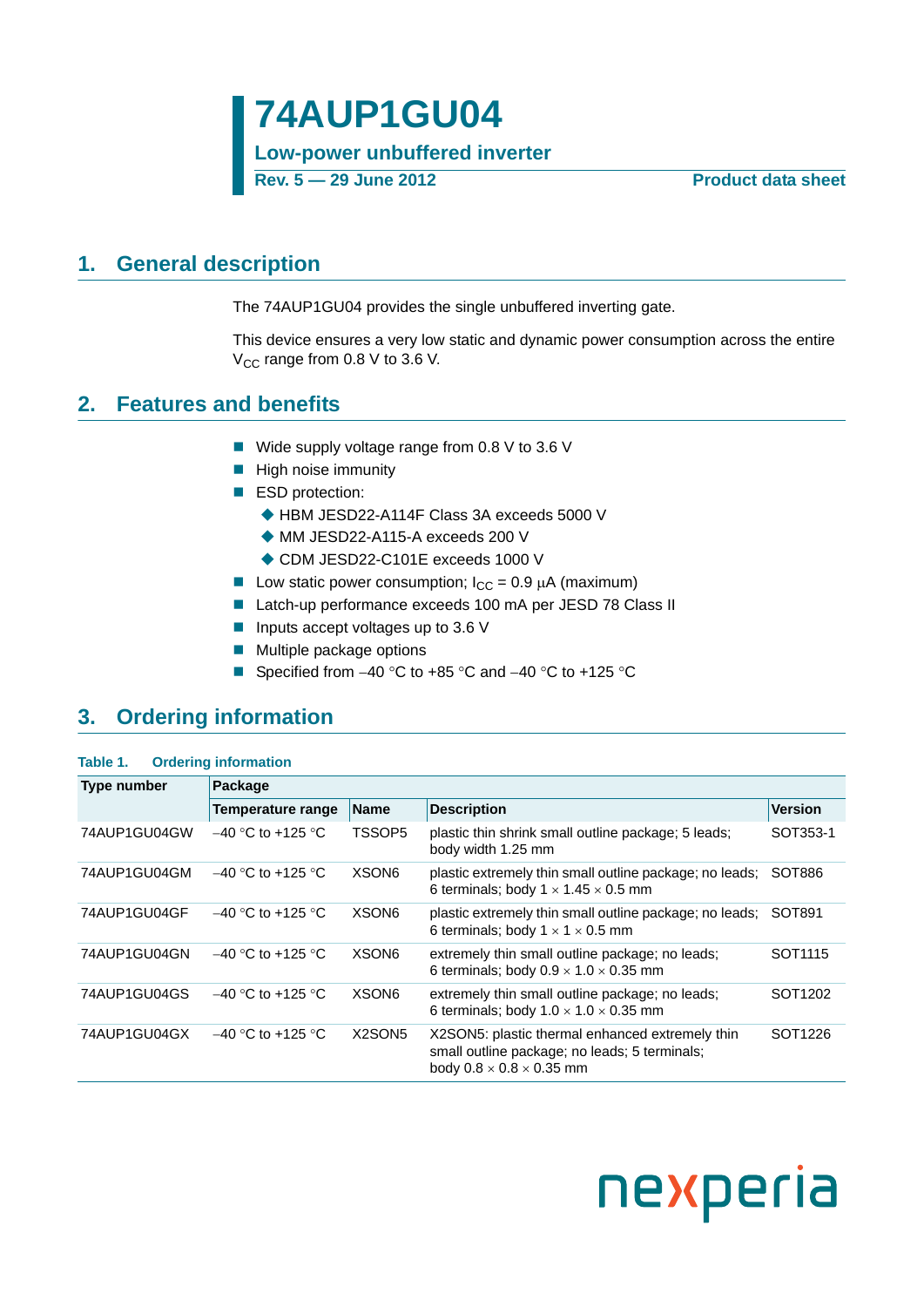**Low-power unbuffered inverter**

### <span id="page-1-1"></span>**4. Marking**

| Table 2.<br><b>Marking</b> |                             |
|----------------------------|-----------------------------|
| Type number                | Marking code <sup>[1]</sup> |
| 74AUP1GU04GW               | pD                          |
| 74AUP1GU04GM               | pD                          |
| 74AUP1GU04GF               | pD                          |
| 74AUP1GU04GN               | pD                          |
| 74AUP1GU04GS               | pD                          |
| 74AUP1GU04GX               | pD                          |

<span id="page-1-0"></span>[1] The pin 1 indicator is located on the lower left corner of the device, below the marking code.

# <span id="page-1-2"></span>**5. Functional diagram**



### <span id="page-1-3"></span>**6. Pinning information**

### **6.1 Pinning**

<span id="page-1-4"></span>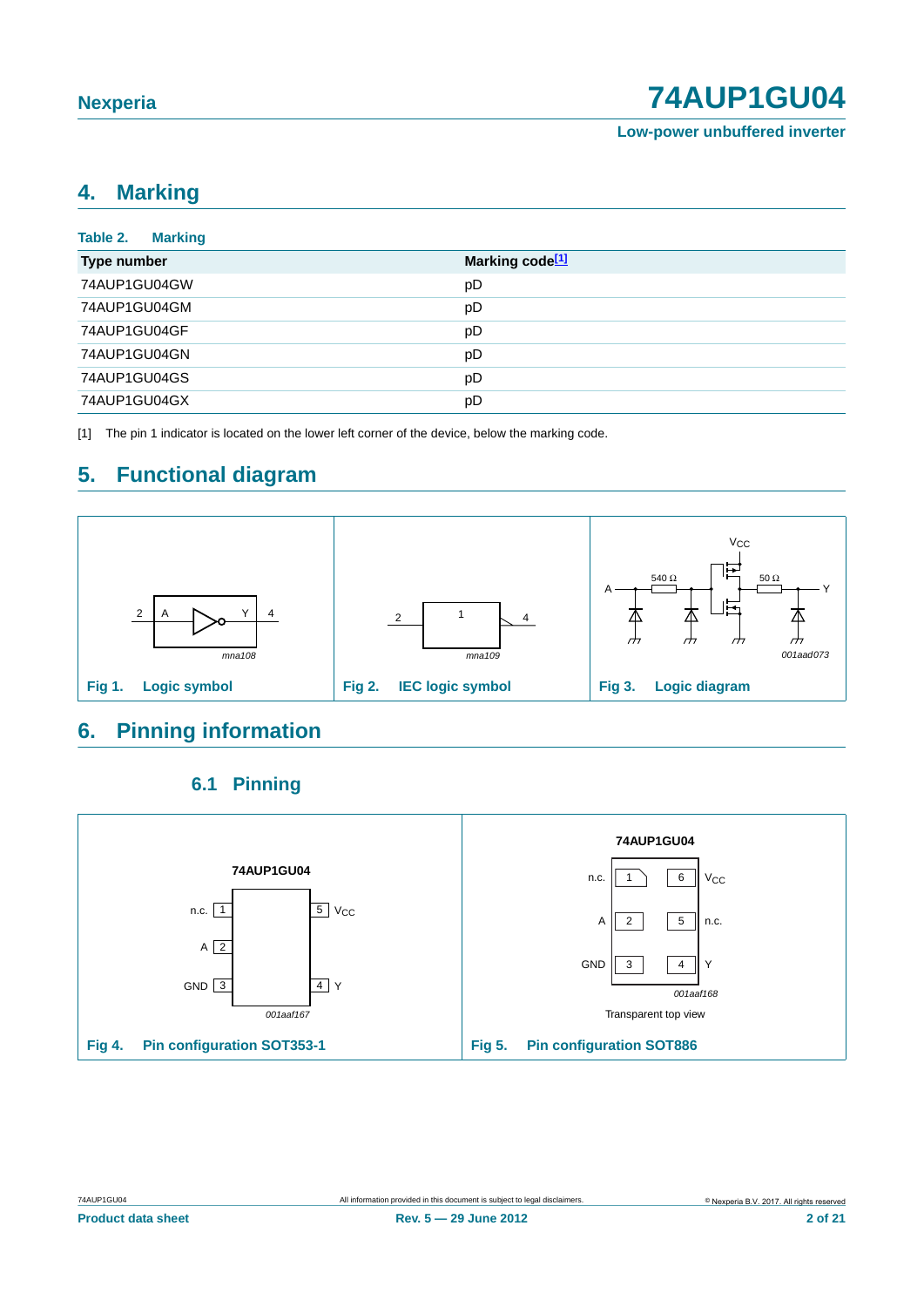**Low-power unbuffered inverter**



### **6.2 Pin description**

<span id="page-2-1"></span>

| Table 3.<br><b>Pin description</b> |                         |   |                    |  |  |  |  |  |
|------------------------------------|-------------------------|---|--------------------|--|--|--|--|--|
| Symbol                             | Pin                     |   | <b>Description</b> |  |  |  |  |  |
|                                    | TSSOP5 and X2SON5 XSON6 |   |                    |  |  |  |  |  |
| n.c.                               |                         |   | not connected      |  |  |  |  |  |
| $\overline{A}$                     | 2                       | າ | data input         |  |  |  |  |  |
| <b>GND</b>                         | 3                       | 3 | ground (0 V)       |  |  |  |  |  |
| Y                                  | 4                       | 4 | data output        |  |  |  |  |  |
| n.c.                               |                         | 5 | not connected      |  |  |  |  |  |
| $V_{CC}$                           | 5                       | 6 | supply voltage     |  |  |  |  |  |

### <span id="page-2-2"></span>**7. Functional description**

### Table 4. Function table<sup>[1]</sup>

| Input        | Output |
|--------------|--------|
| $\mathsf{A}$ |        |
|              |        |
| H            |        |

<span id="page-2-0"></span> $[1]$  H = HIGH voltage level; L = LOW voltage level.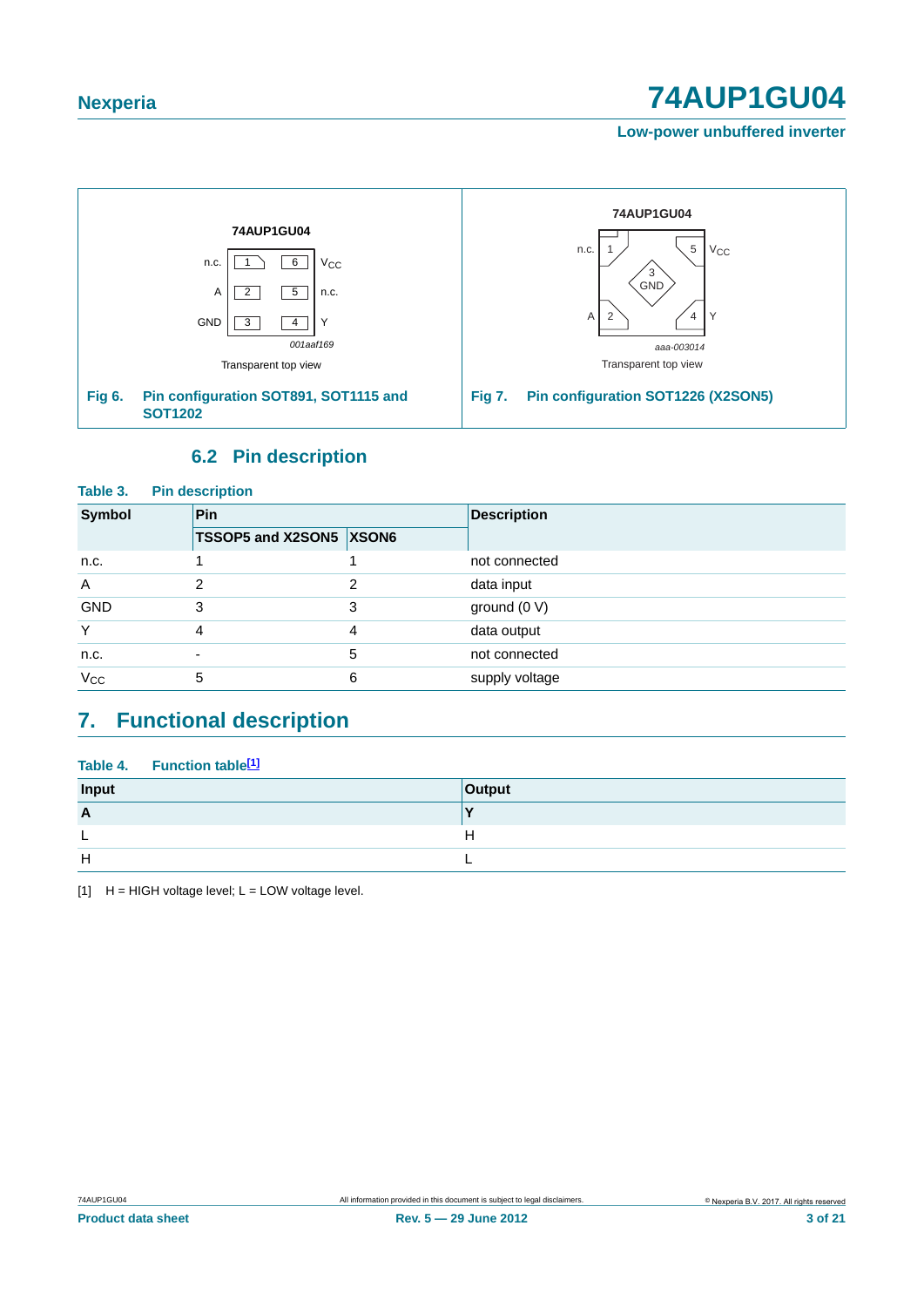### <span id="page-3-2"></span>**8. Limiting values**

#### **Table 5. Limiting values**

*In accordance with the Absolute Maximum Rating System (IEC 60134). Voltages are referenced to GND (ground = 0 V).*

| Symbol           | <b>Parameter</b>        | <b>Conditions</b>                  | <b>Min</b>               | <b>Max</b>               | <b>Unit</b>  |
|------------------|-------------------------|------------------------------------|--------------------------|--------------------------|--------------|
| $V_{\rm CC}$     | supply voltage          |                                    | $-0.5$                   | $+4.6$                   | V            |
| lικ              | input clamping current  | $V_1 < 0 V$                        | $-50$                    |                          | mA           |
| $V_{I}$          | input voltage           |                                    | $11 - 0.5$               | $+4.6$                   | V            |
| $I_{OK}$         | output clamping current | $V_0 < 0 V$                        | $-50$                    | $\blacksquare$           | mA           |
| $V_{\rm O}$      | output voltage          |                                    | $11 - 0.5$               | $V_{CC}$ + 0.5           | V            |
| $I_{\rm O}$      | output current          | $V_{\Omega} = 0$ V to $V_{\Omega}$ | $\overline{\phantom{a}}$ | ±20                      | mA           |
| $I_{\rm CC}$     | supply current          |                                    | $\overline{\phantom{a}}$ | $+50$                    | mA           |
| <b>I</b> GND     | ground current          |                                    | $-50$                    | $\overline{\phantom{a}}$ | mA           |
| $T_{\text{stg}}$ | storage temperature     |                                    | $-65$                    | $+150$                   | $^{\circ}$ C |
| $P_{\text{tot}}$ | total power dissipation | $T_{amb} = -40$ °C to +125 °C      | $\boxed{2}$ -            | 250                      | mW           |

<span id="page-3-0"></span>[1] The input and output voltage ratings may be exceeded if the input and output current ratings are observed.

<span id="page-3-1"></span>[2] For TSSOP5 packages: above 87.5 °C the value of  $P_{tot}$  derates linearly with 4.0 mW/K.

For XSON6 and X2SON5 packages: above 118 °C the value of  $P_{tot}$  derates linearly with 7.8 mW/K.

### <span id="page-3-3"></span>**9. Recommended operating conditions**

| IMMIV VI            | <b>TOOOTHING INCORPORATING CONTRACTIO</b> |                           |       |              |             |
|---------------------|-------------------------------------------|---------------------------|-------|--------------|-------------|
| <b>Symbol</b>       | <b>Parameter</b>                          | <b>Conditions</b>         | Min   | <b>Max</b>   | <b>Unit</b> |
| $V_{\rm CC}$        | supply voltage                            |                           | 0.8   | 3.6          | V           |
| $V_{1}$             | input voltage                             |                           | 0     | 3.6          | V           |
| $V_{\rm O}$         | output voltage                            |                           | 0     | $V_{\rm CC}$ | V           |
| $T_{\mathsf{amb}}$  | ambient temperature                       |                           | $-40$ | $+125$       | ℃           |
| $\Delta t/\Delta V$ | input transition rise and fall rate       | $V_{CC}$ = 0.8 V to 3.6 V | 0     | 200          | ns/V        |

#### **Table 6. Recommended operating conditions**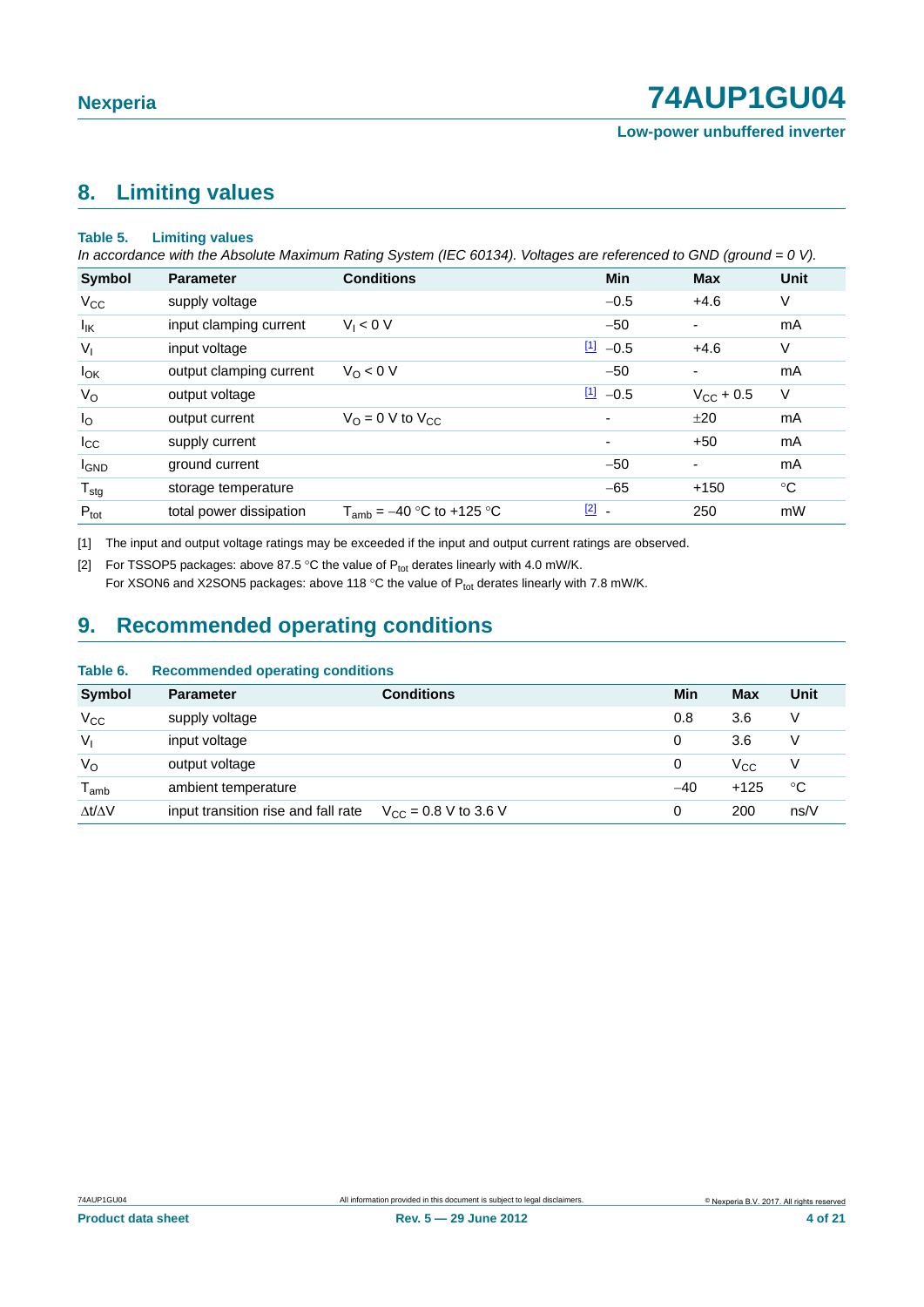# <span id="page-4-0"></span>**10. Static characteristics**

#### **Table 7. Static characteristics**

*At recommended operating conditions; voltages are referenced to GND (ground = 0 V).*

|                       | Symbol Parameter             | <b>Conditions</b>                                                           | Min                          | <b>Typ</b>               | <b>Max</b>           | Unit    |
|-----------------------|------------------------------|-----------------------------------------------------------------------------|------------------------------|--------------------------|----------------------|---------|
| $T_{amb} = 25 °C$     |                              |                                                                             |                              |                          |                      |         |
| V <sub>IH</sub>       | HIGH-level input voltage     | $V_{CC} = 0.8 V$ to 3.6 V                                                   | $0.75 \times V_{CC}$ -       |                          |                      | V       |
| $V_{IL}$              | LOW-level input voltage      | $V_{CC} = 0.8 V$ to 3.6 V                                                   |                              |                          | $0.25 \times V_{CC}$ | - V     |
| <b>V<sub>OH</sub></b> | HIGH-level output voltage    | $I_{\text{O}} = -20 \mu\text{A}$ ; $V_{\text{CC}} = 0.8 \text{ V}$ to 3.6 V | $V_{CC}$ - 0.1               | $\overline{\phantom{a}}$ |                      | V       |
|                       |                              | $IO = -1.1$ mA; $VCC = 1.1$ V                                               | $0.75 \times V_{CC}$ -       |                          |                      | V       |
|                       |                              | $IO = -1.7$ mA; $VCC = 1.4$ V                                               | 1.11                         |                          |                      | V       |
|                       |                              | $IO = -1.9$ mA; $VCC = 1.65$ V                                              | 1.32                         |                          |                      | V       |
|                       |                              | $IO = -2.3$ mA; $VCC = 2.3$ V                                               | 2.05                         |                          |                      | V       |
|                       |                              | $IO = -3.1$ mA; $VCC = 2.3$ V                                               | 1.9                          |                          |                      | V       |
|                       |                              | $IO = -2.7$ mA; $VCC = 3.0$ V                                               | 2.72                         | $\overline{\phantom{a}}$ |                      | V       |
|                       |                              | $IO = -4.0$ mA; $VCC = 3.0$ V                                               | 2.6                          |                          |                      | $\vee$  |
| $V_{OL}$              | LOW-level output voltage     | $I_{\text{O}}$ = 20 $\mu$ A; V <sub>CC</sub> = 0.8 V to 3.6 V               | -                            |                          | 0.1                  | V       |
|                       |                              | $IO = 1.1$ mA; $VCC = 1.1$ V                                                | $\overline{\phantom{0}}$     |                          | $0.3 \times V_{CC}$  | V       |
|                       |                              | $IO = 1.7$ mA; $VCC = 1.4$ V                                                | $\qquad \qquad \blacksquare$ | $\overline{\phantom{a}}$ | 0.31                 | V       |
|                       |                              | $IO$ = 1.9 mA; $VCC$ = 1.65 V                                               |                              |                          | 0.31                 | V       |
|                       |                              | $IO = 2.3$ mA; $VCC = 2.3$ V                                                | ۰                            |                          | 0.31                 | V       |
|                       |                              | $IO$ = 3.1 mA; $VCC$ = 2.3 V                                                | -                            |                          | 0.44                 | V       |
|                       |                              | $IO = 2.7$ mA; $VCC = 3.0$ V                                                | -                            |                          | 0.31                 | V       |
|                       |                              | $IO = 4.0$ mA; $VCC = 3.0$ V                                                |                              |                          | 0.44                 | V       |
| $I_{\parallel}$       | input leakage current        | $V_1$ = GND to 3.6 V; $V_{CC}$ = 0 V to 3.6 V                               | $\overline{\phantom{0}}$     |                          | ±0.1                 | μA      |
| $I_{\rm CC}$          | supply current               | $V_1$ = GND or $V_{CC}$ ; $I_Q$ = 0 A;<br>$V_{CC}$ = 0.8 V to 3.6 V         | $\qquad \qquad \blacksquare$ |                          | 0.5                  | μA      |
| $C_{1}$               | input capacitance            | $V_{CC}$ = 0 V to 3.6 V; V <sub>1</sub> = GND or V <sub>CC</sub>            | $\qquad \qquad \blacksquare$ | 1.5                      | -                    | pF      |
| C <sub>O</sub>        | output capacitance           | $V_{O}$ = GND; $V_{CC}$ = 0 V                                               |                              | 1.8                      |                      | pF      |
|                       | $T_{amb} = -40 °C$ to +85 °C |                                                                             |                              |                          |                      |         |
| $V_{IH}$              | HIGH-level input voltage     | $V_{CC}$ = 0.8 V to 3.6 V                                                   | $0.75 \times V_{CC}$ -       |                          |                      | V       |
| $V_{IL}$              | LOW-level input voltage      | $V_{CC}$ = 0.8 V to 3.6 V                                                   |                              |                          | $0.25 \times V_{CC}$ | $\vee$  |
| $V_{OH}$              | HIGH-level output voltage    | $I_{\text{O}} = -20 \mu\text{A}$ ; $V_{\text{CC}} = 0.8 \text{ V}$ to 3.6 V | $V_{CC} - 0.1$               | $\overline{\phantom{a}}$ |                      | $\vee$  |
|                       |                              | $I_{\text{O}} = -1.1$ mA; $V_{\text{CC}} = 1.1$ V                           | $0.7 \times V_{CC}$          | -                        |                      | $\sf V$ |
|                       |                              | $IO = -1.7$ mA; $VCC = 1.4$ V                                               | 1.03                         |                          |                      | V       |
|                       |                              | $IO = -1.9$ mA; $VCC = 1.65$ V                                              | 1.30                         |                          |                      | V       |
|                       |                              | $IO = -2.3$ mA; $VCC = 2.3$ V                                               | 1.97                         |                          |                      | V       |
|                       |                              | $IO = -3.1$ mA; $VCC = 2.3$ V                                               | 1.85                         | ٠                        |                      | V       |
|                       |                              | $IO = -2.7$ mA; $VCC = 3.0$ V                                               | 2.67                         | ۰                        |                      | V       |
|                       |                              | $IO = -4.0$ mA; $VCC = 3.0$ V                                               | 2.55                         | ۰                        |                      | V       |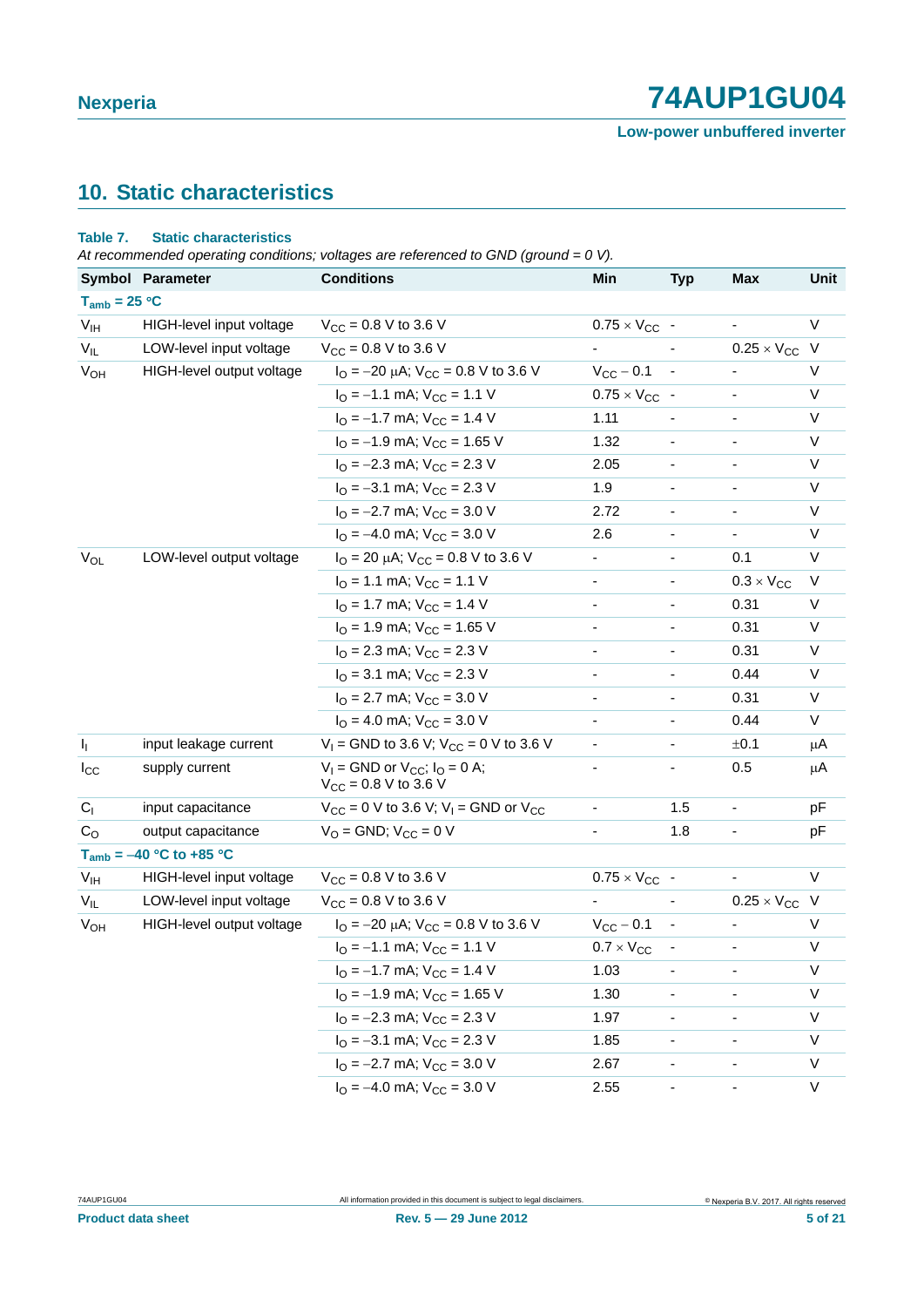**Low-power unbuffered inverter**

| Table 7. | <b>Static characteristics</b> continued |  |
|----------|-----------------------------------------|--|

*At recommended operating conditions; voltages are referenced to GND (ground = 0 V).*

|                 | Symbol Parameter              | <b>Conditions</b>                                                                  | $\cdot$ , $\cdot$<br>Min     | <b>Typ</b>               | <b>Max</b>           | Unit     |
|-----------------|-------------------------------|------------------------------------------------------------------------------------|------------------------------|--------------------------|----------------------|----------|
| $V_{OL}$        | LOW-level output voltage      | $I_{\text{O}}$ = 20 µA; $V_{\text{CC}}$ = 0.8 V to 3.6 V                           | -                            |                          | 0.1                  | V        |
|                 |                               | $IO = 1.1$ mA; $VCC = 1.1$ V                                                       | $\blacksquare$               | $\blacksquare$           | $0.3 \times V_{CC}$  | V        |
|                 |                               | $IO = 1.7$ mA; $VCC = 1.4$ V                                                       | ۰                            | $\overline{\phantom{a}}$ | 0.37                 | V        |
|                 |                               | $IO = 1.9$ mA; $VCC = 1.65$ V                                                      | $\overline{\phantom{a}}$     |                          | 0.35                 | V        |
|                 |                               | $IO$ = 2.3 mA; $VCC$ = 2.3 V                                                       | $\overline{\phantom{a}}$     |                          | 0.33                 | V        |
|                 |                               | $IO$ = 3.1 mA; $VCC$ = 2.3 V                                                       | $\blacksquare$               |                          | 0.45                 | V        |
|                 |                               | $IO$ = 2.7 mA; $VCC$ = 3.0 V                                                       | $\overline{\phantom{a}}$     |                          | 0.33                 | V        |
|                 |                               | $IO = 4.0$ mA; $VCC = 3.0$ V                                                       | $\overline{\phantom{a}}$     |                          | 0.45                 | V        |
| $I_1$           | input leakage current         | $V_1$ = GND to 3.6 V; $V_{CC}$ = 0 V to 3.6 V                                      | $\blacksquare$               |                          | $\pm 0.5$            | μA       |
| $I_{\rm CC}$    | supply current                | $V_1$ = GND or $V_{CC}$ ; $I_Q$ = 0 A;<br>$V_{CC} = 0.8 V$ to 3.6 V                |                              |                          | 0.9                  | μA       |
|                 | $T_{amb} = -40 °C$ to +125 °C |                                                                                    |                              |                          |                      |          |
| V <sub>IH</sub> | HIGH-level input voltage      | $V_{CC} = 0.8 V$ to 3.6 V                                                          | $0.75 \times V_{CC}$ -       |                          |                      | V        |
| $V_{IL}$        | LOW-level input voltage       | $V_{CC} = 0.8 V$ to 3.6 V                                                          |                              |                          | $0.25 \times V_{CC}$ | <b>V</b> |
| $V_{OH}$        | HIGH-level output voltage     | $I_{\text{O}} = -20 \mu\text{A}$ ; $V_{\text{CC}} = 0.8 \text{ V}$ to 3.6 V        | $V_{CC} - 0.11 -$            |                          |                      | V        |
|                 |                               | $IO = -1.1$ mA; $VCC = 1.1$ V                                                      | $0.6 \times V_{CC}$          |                          |                      | V        |
|                 |                               | $IO = -1.7$ mA; $VCC = 1.4$ V                                                      | 0.93                         |                          |                      | $\vee$   |
|                 |                               | $IO = -1.9$ mA; $VCC = 1.65$ V                                                     | 1.17                         |                          |                      | V        |
|                 |                               | $IO = -2.3$ mA; $VCC = 2.3$ V                                                      | 1.77                         |                          |                      | V        |
|                 |                               | $IO = -3.1$ mA; $VCC = 2.3$ V                                                      | 1.67                         |                          |                      | V        |
|                 |                               | $IO = -2.7$ mA; $VCC = 3.0$ V                                                      | 2.40                         |                          |                      | V        |
|                 |                               | $IO = -4.0$ mA; $VCC = 3.0$ V                                                      | 2.30                         | $\overline{\phantom{a}}$ |                      | V        |
| VOL             | LOW-level output voltage      | $IO = 20 \mu A$ ; $VCC = 0.8 V$ to 3.6 V                                           | -                            | $\frac{1}{2}$            | 0.11                 | V        |
|                 |                               | $IO = 1.1$ mA; $VCC = 1.1$ V                                                       | $\qquad \qquad \blacksquare$ | $\overline{\phantom{a}}$ | $0.33 \times V_{CC}$ | $\vee$   |
|                 |                               | $IO = 1.7$ mA; $VCC = 1.4$ V                                                       | $\overline{\phantom{a}}$     |                          | 0.41                 | V        |
|                 |                               | $IO$ = 1.9 mA; $VCC$ = 1.65 V                                                      | ÷,                           |                          | 0.39                 | V        |
|                 |                               | $IO = 2.3$ mA; $VCC = 2.3$ V                                                       | $\qquad \qquad \blacksquare$ |                          | 0.36                 | V        |
|                 |                               | $IO$ = 3.1 mA; $VCC$ = 2.3 V                                                       | ٠                            |                          | 0.50                 | V        |
|                 |                               | $IO$ = 2.7 mA; $VCC$ = 3.0 V                                                       | $\blacksquare$               |                          | 0.36                 | V        |
|                 |                               | $IO = 4.0$ mA; $VCC = 3.0$ V                                                       | $\blacksquare$               |                          | 0.50                 | V        |
| $I_{\parallel}$ | input leakage current         | $V_1$ = GND to 3.6 V; V <sub>CC</sub> = 0 V to 3.6 V                               | $\blacksquare$               | $\overline{\phantom{a}}$ | ±0.75                | $\mu$ A  |
| $I_{\rm CC}$    | supply current                | $V_1$ = GND or $V_{CC}$ ; $I_Q$ = 0 A;<br>$V_{\text{CC}} = 0.8 \text{ V}$ to 3.6 V | $\overline{\phantom{0}}$     |                          | 1.4                  | μA       |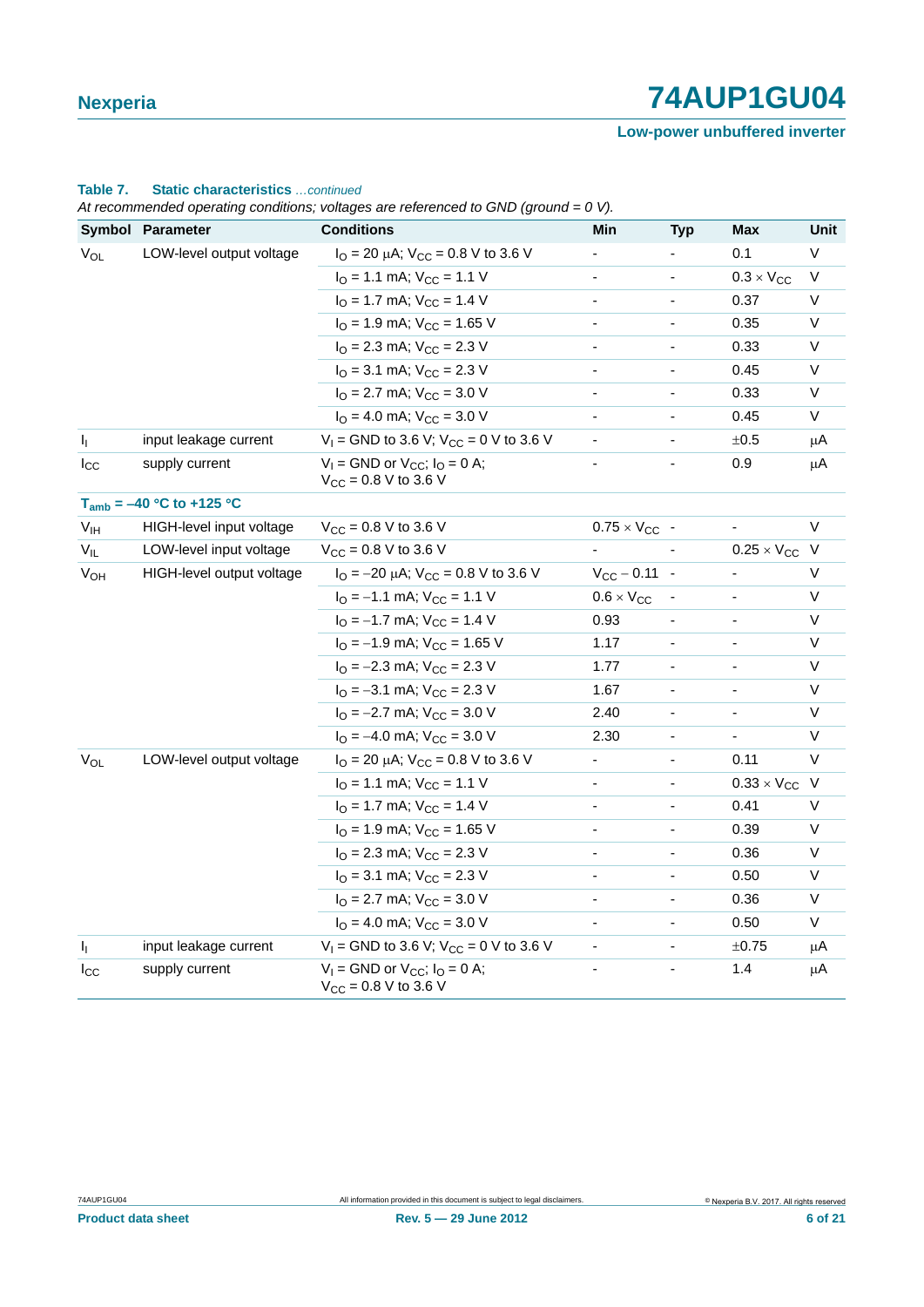# <span id="page-6-0"></span>**11. Dynamic characteristics**

#### **Table 8. Dynamic characteristics**

*Voltages are referenced to GND (ground = 0 V); for test circuit see [Figure 9](#page-8-0)*

| Symbol        | <b>Conditions</b><br>Parameter |                                          |       | 25 °C                    |        |                          | -40 °C to +125 °C        |                          |                          | Unit                    |
|---------------|--------------------------------|------------------------------------------|-------|--------------------------|--------|--------------------------|--------------------------|--------------------------|--------------------------|-------------------------|
|               |                                |                                          |       | Min                      | Typ[1] | <b>Max</b>               | Min                      | <b>Max</b><br>(85 °C)    | Max<br>(125 °C)          |                         |
| $C_L = 5 pF$  |                                |                                          |       |                          |        |                          |                          |                          |                          |                         |
| $t_{pd}$      | propagation delay              | A to Y; see Figure 8                     | $[2]$ |                          |        |                          |                          |                          |                          |                         |
|               |                                | $V_{\text{CC}} = 0.8 V$                  |       | $\blacksquare$           | 6.2    | $\overline{\phantom{a}}$ | $\blacksquare$           | $\blacksquare$           | $\overline{\phantom{a}}$ | ns                      |
|               |                                | $V_{CC}$ = 1.1 V to 1.3 V                |       | 0.9                      | 2.3    | 4.4                      | 0.9                      | 4.8                      | 5.3                      | ns                      |
|               |                                | $V_{CC}$ = 1.4 V to 1.6 V                |       | 0.7                      | 1.7    | 3.1                      | 0.6                      | 3.4                      | 3.8                      | ns                      |
|               |                                | $V_{CC}$ = 1.65 V to 1.95 V              |       | 0.5                      | 1.4    | 2.6                      | 0.5                      | 2.9                      | 3.2                      | ns                      |
|               |                                | $V_{\text{CC}}$ = 2.3 V to 2.7 V         |       | 0.4                      | 1.1    | 2.0                      | 0.4                      | 2.3                      | 2.6                      | ns                      |
|               |                                | $V_{CC}$ = 3.0 V to 3.6 V                |       | 0.3                      | 1.0    | 1.8                      | 0.3                      | 2.1                      | 2.4                      | ns                      |
| $C_L = 10 pF$ |                                |                                          |       |                          |        |                          |                          |                          |                          |                         |
| $t_{pd}$      | propagation delay              | A to Y; see Figure 8                     | $[2]$ |                          |        |                          |                          |                          |                          |                         |
|               |                                | $V_{CC} = 0.8 V$                         |       | $\blacksquare$           | 9.6    | $\blacksquare$           | $\blacksquare$           | $\blacksquare$           | $\overline{\phantom{a}}$ | ns                      |
|               |                                | $V_{CC}$ = 1.1 V to 1.3 V                |       | 1.2                      | 3.1    | 6.1                      | 1.2                      | 6.8                      | 7.5                      | ns                      |
|               |                                | $V_{CC}$ = 1.4 V to 1.6 V                |       | 1.0                      | 2.3    | 4.0                      | 0.9                      | 4.6                      | 5.1                      | ns                      |
|               |                                | $V_{CC}$ = 1.65 V to 1.95 V              |       | 0.8                      | 1.9    | 3.3                      | 0.7                      | 3.8                      | $4.2\,$                  | ns                      |
|               |                                | $V_{CC}$ = 2.3 V to 2.7 V                |       | 0.6                      | 1.5    | 2.7                      | 0.6                      | 3.1                      | 3.5                      | $\operatorname{\sf ns}$ |
|               |                                | $V_{CC}$ = 3.0 V to 3.6 V                |       | 0.5                      | 1.3    | 2.4                      | 0.5                      | 2.7                      | 3.0                      | ns                      |
| $C_L = 15 pF$ |                                |                                          |       |                          |        |                          |                          |                          |                          |                         |
| $t_{\rm pd}$  | propagation delay              | A to Y; see Figure 8                     | $[2]$ |                          |        |                          |                          |                          |                          |                         |
|               |                                | $V_{\text{CC}} = 0.8 V$                  |       | $\frac{1}{2}$            | 13.0   | $\blacksquare$           |                          | $\overline{\phantom{a}}$ | $\overline{a}$           | ns                      |
|               |                                | $V_{CC}$ = 1.1 V to 1.3 V                |       | 1.6                      | 3.8    | 7.9                      | 1.4                      | 8.8                      | 9.7                      | ns                      |
|               |                                | $V_{CC}$ = 1.4 V to 1.6 V                |       | 1.3                      | 2.8    | 4.9                      | 1.1                      | 5.7                      | 6.3                      | ns                      |
|               |                                | $V_{CC}$ = 1.65 V to 1.95 V              |       | 1.0                      | 2.3    | 4.0                      | 0.9                      | 4.7                      | 5.2                      | ns                      |
|               |                                | $V_{CC}$ = 2.3 V to 2.7 V                |       | 0.8                      | 1.9    | 3.2                      | 0.8                      | 3.7                      | 4.1                      | ns                      |
|               |                                | $V_{\text{CC}} = 3.0 \text{ V}$ to 3.6 V |       | 0.7                      | 1.6    | 2.9                      | 0.7                      | 3.3                      | 3.7                      | ns                      |
| $C_L = 30 pF$ |                                |                                          |       |                          |        |                          |                          |                          |                          |                         |
| $t_{pd}$      | propagation delay              | A to Y; see Figure 8                     | $[2]$ |                          |        |                          |                          |                          |                          |                         |
|               |                                | $V_{CC} = 0.8 V$                         |       | $\overline{\phantom{a}}$ | 23.2   | $\overline{\phantom{a}}$ | $\overline{\phantom{a}}$ | $\overline{\phantom{a}}$ | ÷                        | $\blacksquare$          |
|               |                                | $V_{CC}$ = 1.1 V to 1.3 V                |       | 2.4                      | 6.0    | 13.1                     | $2.2\,$                  | 14.8                     | 16.3                     | ns                      |
|               |                                | $V_{CC}$ = 1.4 V to 1.6 V                |       | 2.0                      | 4.2    | 7.6                      | 1.8                      | 9.0                      | 9.9                      | ns                      |
|               |                                | $V_{CC}$ = 1.65 V to 1.95 V              |       | 1.7                      | 3.6    | 6.1                      | 1.5                      | 7.2                      | 8.0                      | ns                      |
|               |                                | $V_{CC}$ = 2.3 V to 2.7 V                |       | 1.4                      | 2.9    | 4.8                      | 1.3                      | 5.7                      | 6.3                      | ns                      |
|               |                                | $V_{CC}$ = 3.0 V to 3.6 V                |       | 1.2                      | 2.5    | 4.3                      | 1.1                      | 5.1                      | 5.7                      | ns                      |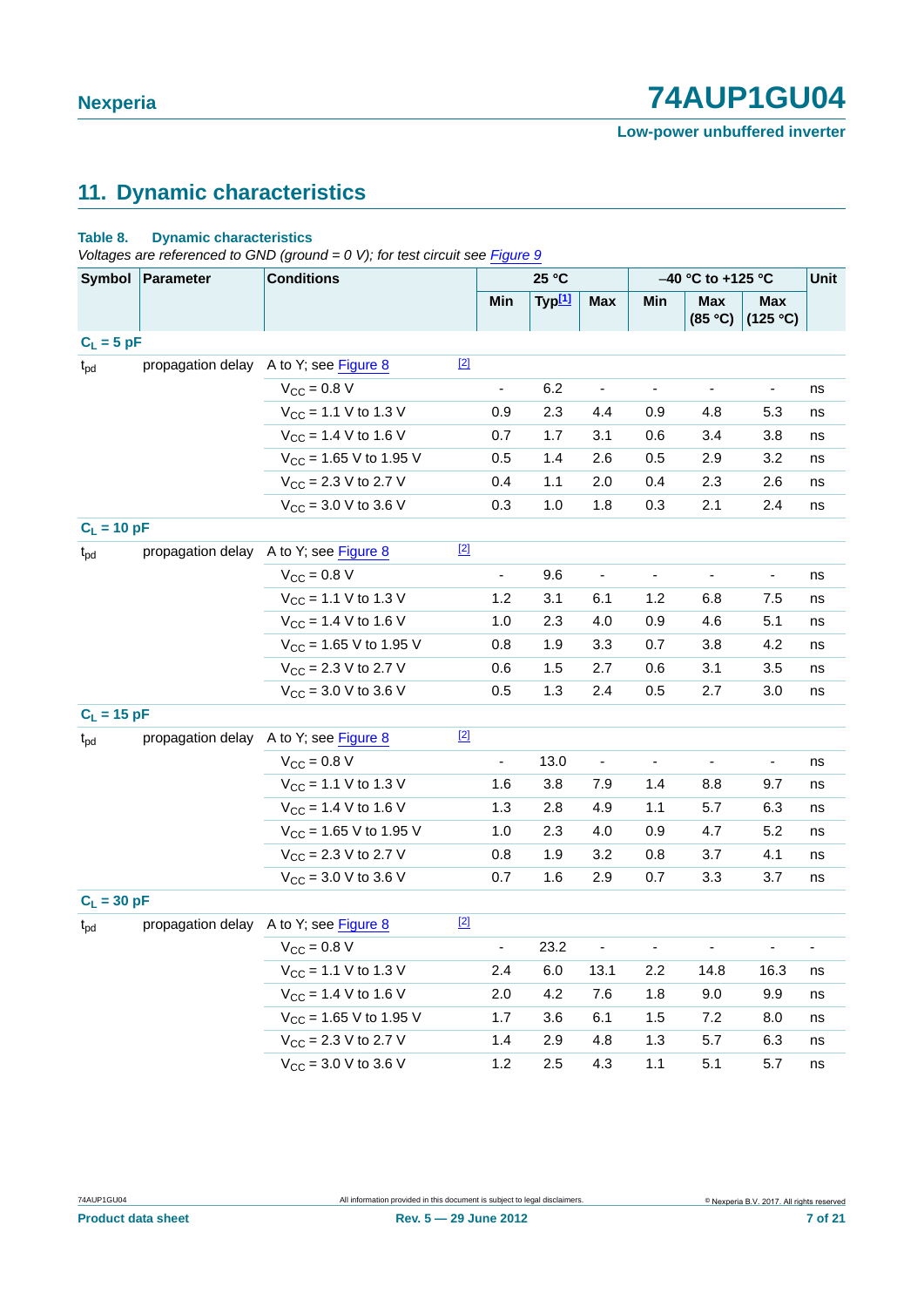#### **Low-power unbuffered inverter**

|               |                                      | Voltages are referenced to GND (ground = 0 V); for test circuit see Figure 9 |                          |                    |                          |                     |                          |                          |      |
|---------------|--------------------------------------|------------------------------------------------------------------------------|--------------------------|--------------------|--------------------------|---------------------|--------------------------|--------------------------|------|
| <b>Symbol</b> | Parameter                            | <b>Conditions</b>                                                            | 25 °C                    |                    |                          | $-40$ °C to +125 °C |                          |                          | Unit |
|               |                                      |                                                                              | <b>Min</b>               | Typ <sup>[1]</sup> | <b>Max</b>               | <b>Min</b>          | <b>Max</b><br>(85 °C)    | <b>Max</b><br>(125 °C)   |      |
|               | $C_L$ = 5 pF, 10 pF, 15 pF and 30 pF |                                                                              |                          |                    |                          |                     |                          |                          |      |
| $C_{PD}$      | power dissipation                    | $\boxed{3}$<br>f = 1 MHz; $V_1$ = GND to $V_{CC}$                            |                          |                    |                          |                     |                          |                          |      |
|               | capacitance                          | $V_{\rm CC} = 0.8 V$                                                         |                          | 1.2                | $\overline{\phantom{a}}$ |                     |                          | $\overline{\phantom{a}}$ | рF   |
|               |                                      | $V_{\rm CC}$ = 1.1 V to 1.3 V                                                | $\overline{\phantom{a}}$ | 1.1                | $\overline{\phantom{a}}$ |                     | $\overline{\phantom{a}}$ | $\overline{\phantom{a}}$ | pF   |
|               |                                      | $V_{CC}$ = 1.4 V to 1.6 V                                                    | $\overline{\phantom{a}}$ | 1.2                | $\overline{\phantom{a}}$ |                     |                          | $\blacksquare$           | pF   |
|               |                                      | $V_{CC}$ = 1.65 V to 1.95 V                                                  | ۰.                       | 1.4                | $\overline{\phantom{a}}$ |                     | ٠                        | $\overline{\phantom{a}}$ | pF   |
|               |                                      | $V_{CC}$ = 2.3 V to 2.7 V                                                    | $\overline{\phantom{a}}$ | 2.8                | $\blacksquare$           |                     | $\overline{\phantom{a}}$ | $\overline{\phantom{a}}$ | pF   |
|               |                                      | $V_{\text{CC}} = 3.0 \text{ V}$ to 3.6 V                                     | ۰.                       | 4.4                | $\overline{\phantom{a}}$ |                     | $\overline{\phantom{0}}$ | ۰.                       | pF   |

### **Table 8. Dynamic characteristics** *…continued*

*Voltages are referenced to GND (ground = 0 V); for test circuit see Figure 9*

<span id="page-7-0"></span>[1] All typical values are measured at nominal  $V_{CC}$ .

#### <span id="page-7-2"></span>[2]  $t_{pd}$  is the same as  $t_{PLH}$  and  $t_{PHL}$

<span id="page-7-3"></span>[3] C<sub>PD</sub> is used to determine the dynamic power dissipation ( $P_D$  in  $\mu$ W).

 $P_D = C_{PD} \times V_{CC}^2 \times f_i \times N + \Sigma (C_L \times V_{CC}^2 \times f_o)$  where:

 $f_i$  = input frequency in MHz;

 $f_0$  = output frequency in MHz;

 $C_L$  = output load capacitance in pF;

 $V_{CC}$  = supply voltage in V;

 $N =$  number of inputs switching;

 $\Sigma(C_L \times V_{CC}^2 \times f_0)$  = sum of the outputs.

### <span id="page-7-5"></span>**12. Waveforms**



#### <span id="page-7-4"></span><span id="page-7-1"></span>**Table 9. Measurement points**

| <b>Supply voltage</b> | <b>Output</b>       | <b>Input</b>        |     |               |  |  |  |
|-----------------------|---------------------|---------------------|-----|---------------|--|--|--|
| $V_{CC}$              | V <sub>M</sub>      | $V_M$               |     | $t_r = t_f$   |  |  |  |
| 0.8 V to 3.6 V        | $0.5 \times V_{CC}$ | $0.5 \times V_{CC}$ | Vcc | $\leq$ 3.0 ns |  |  |  |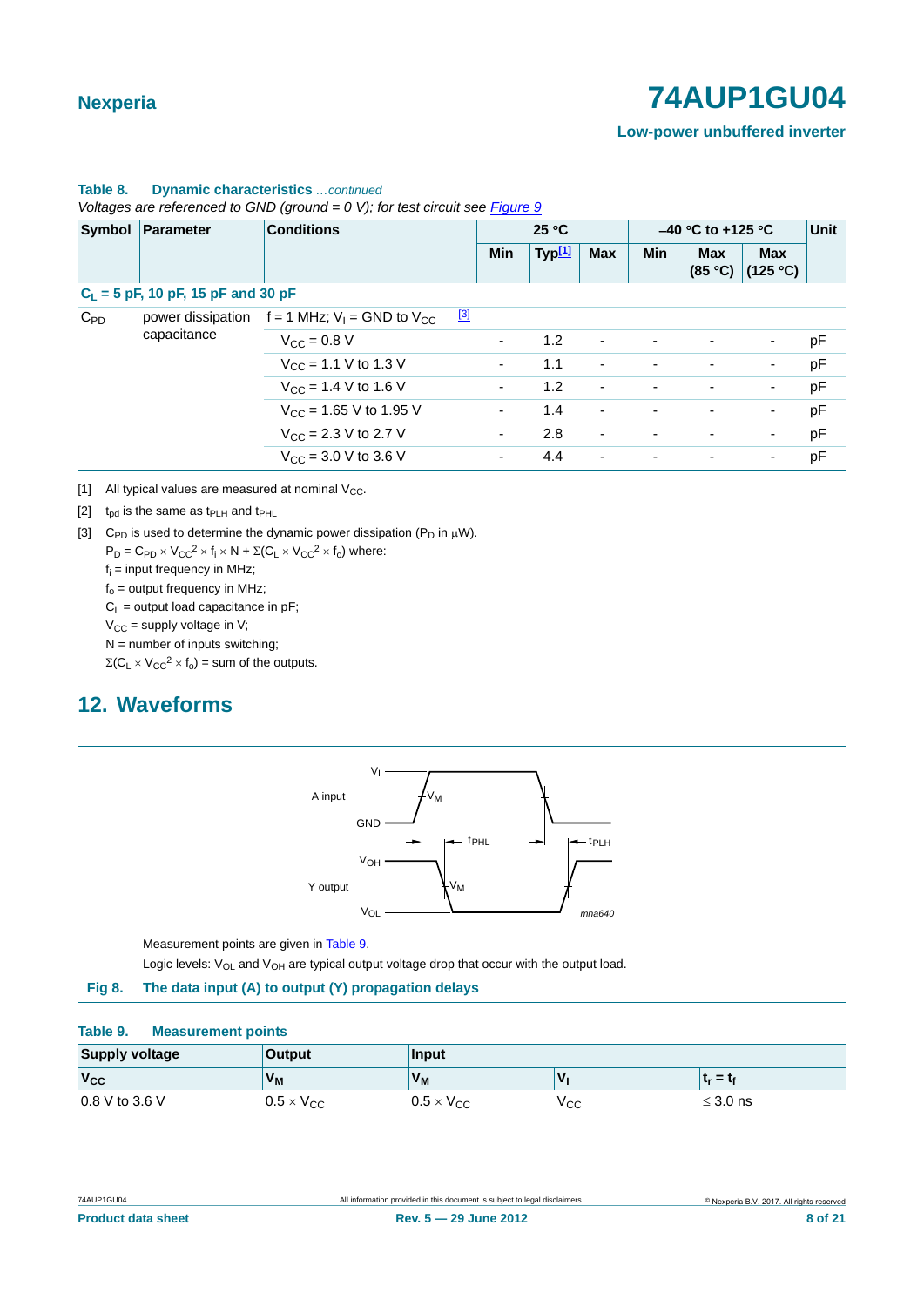#### **Low-power unbuffered inverter**



#### <span id="page-8-1"></span><span id="page-8-0"></span>**Table 10. Test data**

| <b>Supply voltage</b> | Load                         |                              | $V_{EXT}$         |                                     |                                     |
|-----------------------|------------------------------|------------------------------|-------------------|-------------------------------------|-------------------------------------|
| $V_{\rm CC}$          |                              | $ R_1$ $11$                  | <b>TPLH, TPHL</b> | t <sub>PZH</sub> , t <sub>PHZ</sub> | t <sub>PZL</sub> , t <sub>PLZ</sub> |
| 0.8 V to 3.6 V        | 5 pF, 10 pF, 15 pF and 30 pF | 5 k $\Omega$ or 1 M $\Omega$ | open              | GND                                 | $2 \times V_{CC}$                   |

<span id="page-8-2"></span>[1] For measuring enable and disable times  $R_L = 5 k\Omega$ , for measuring propagation delays, setup and hold times and pulse width  $R_L = 1 M\Omega$ .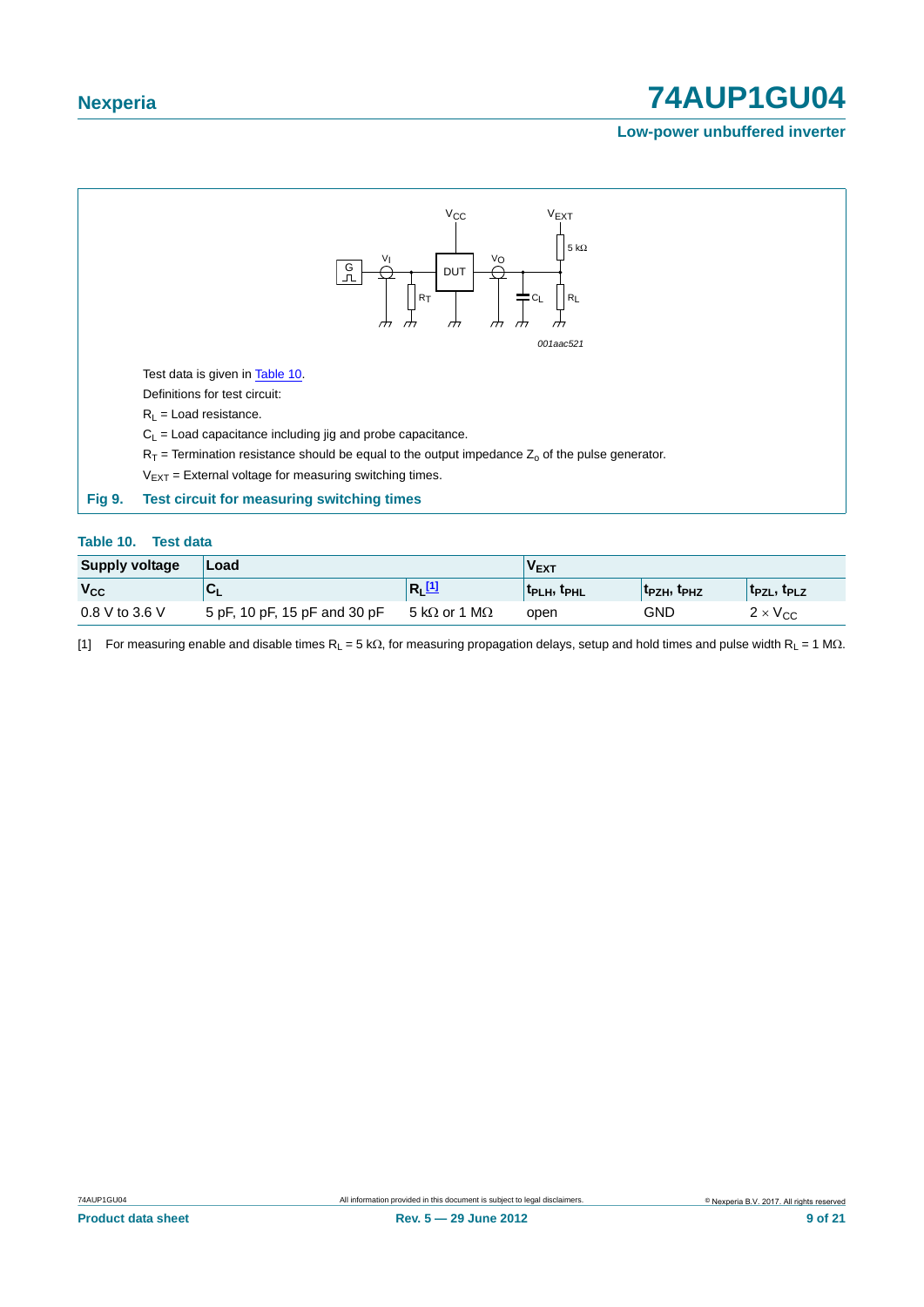**Low-power unbuffered inverter**

# <span id="page-9-0"></span>**13. Additional characteristics**



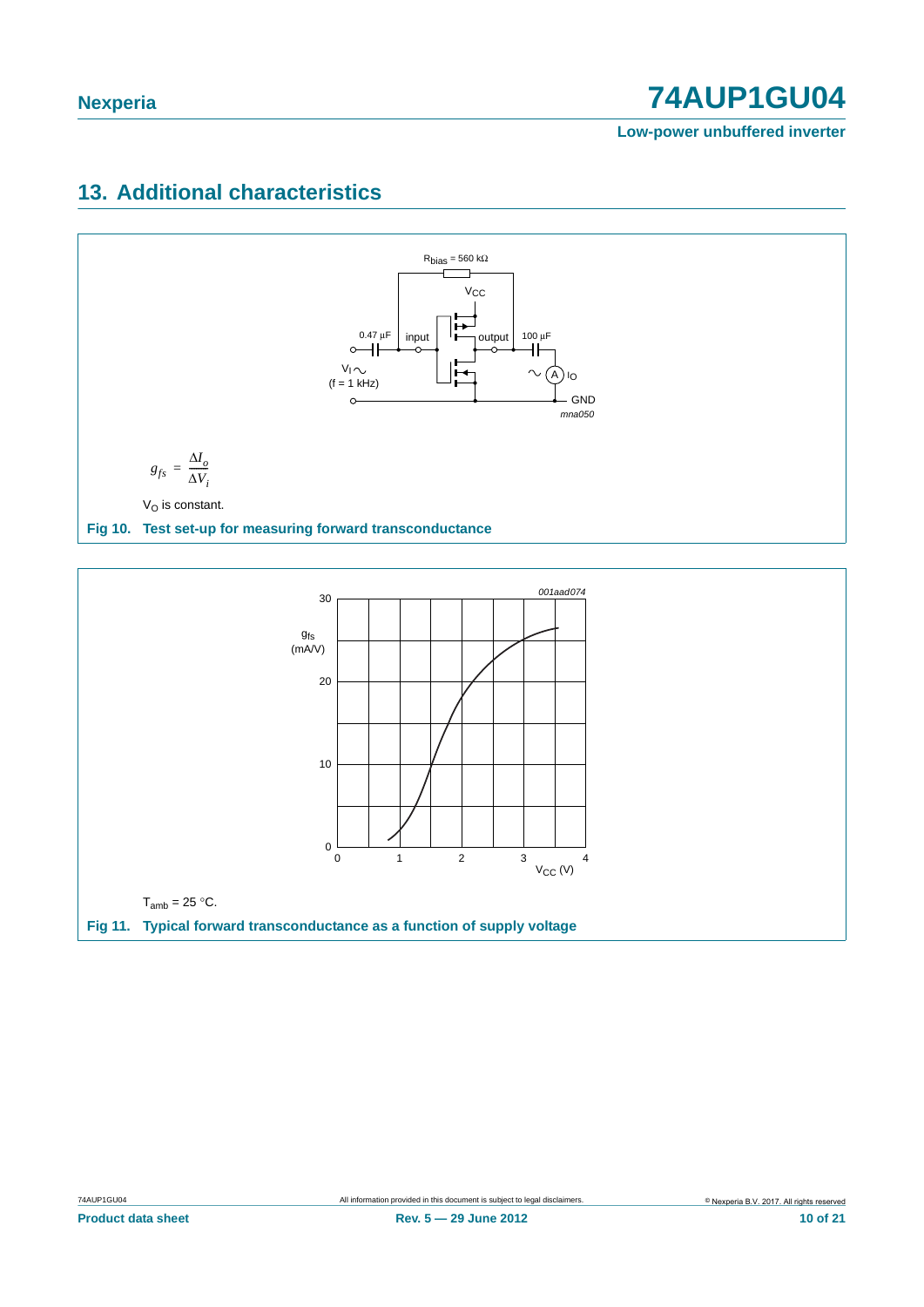# <span id="page-10-2"></span>**14. Application information**

Some applications for the 74AUP1GU04 are:

- **•** Linear amplifier (see [Figure 12\)](#page-10-0)
- **•** Crystal oscillator (see [Figure 13](#page-10-1)).

**Remark:** All values given are typical values unless otherwise specified.



<span id="page-10-1"></span><span id="page-10-0"></span>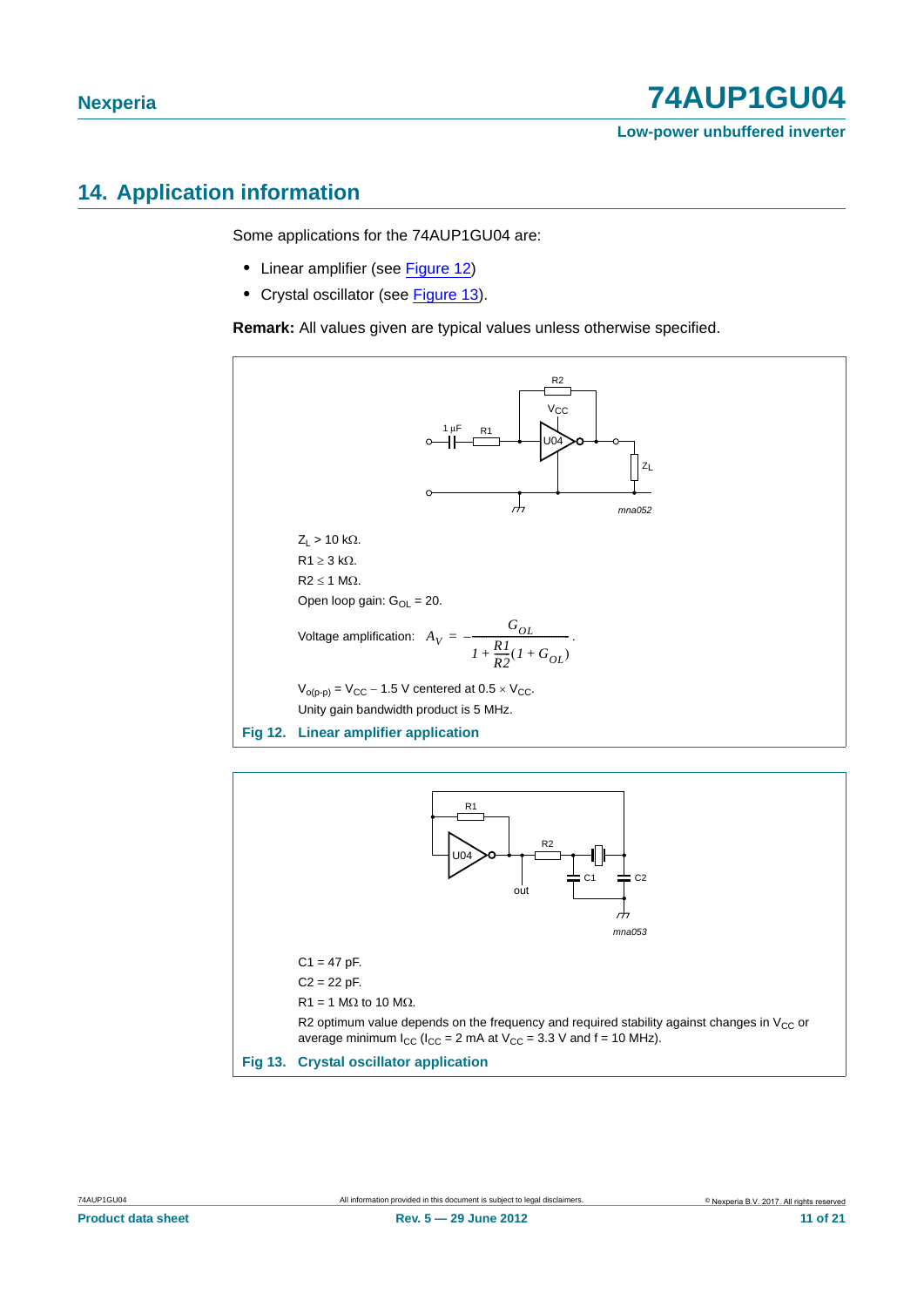**Low-power unbuffered inverter**

### <span id="page-11-0"></span>**15. Package outline**



#### **Fig 14. Package outline SOT353-1 (TSSOP5)**

74AUP1GU04 All information provided in this document is subject to legal disclaimers.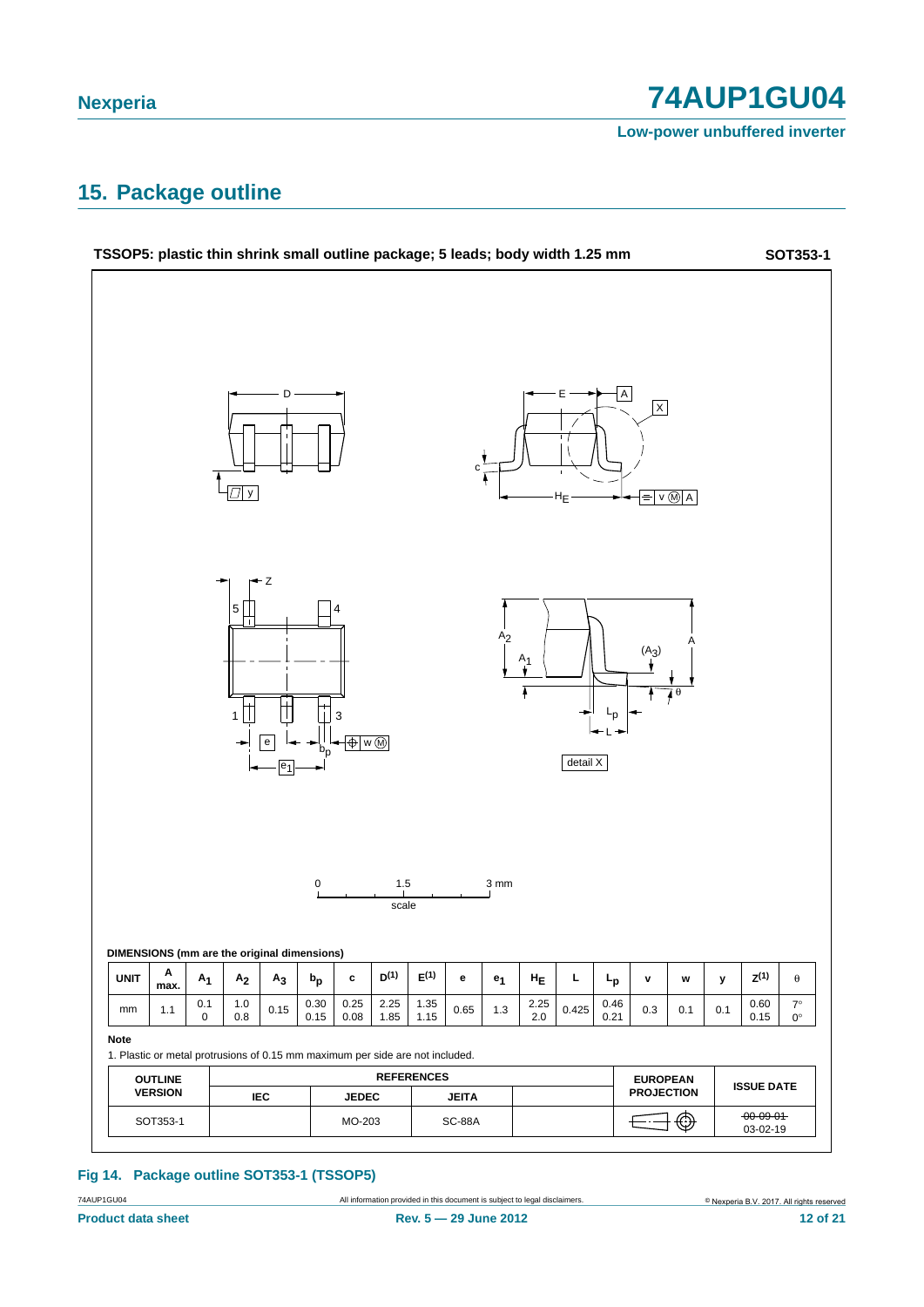**Low-power unbuffered inverter**



<span id="page-12-0"></span>**Fig 15. Package outline SOT886 (XSON6)**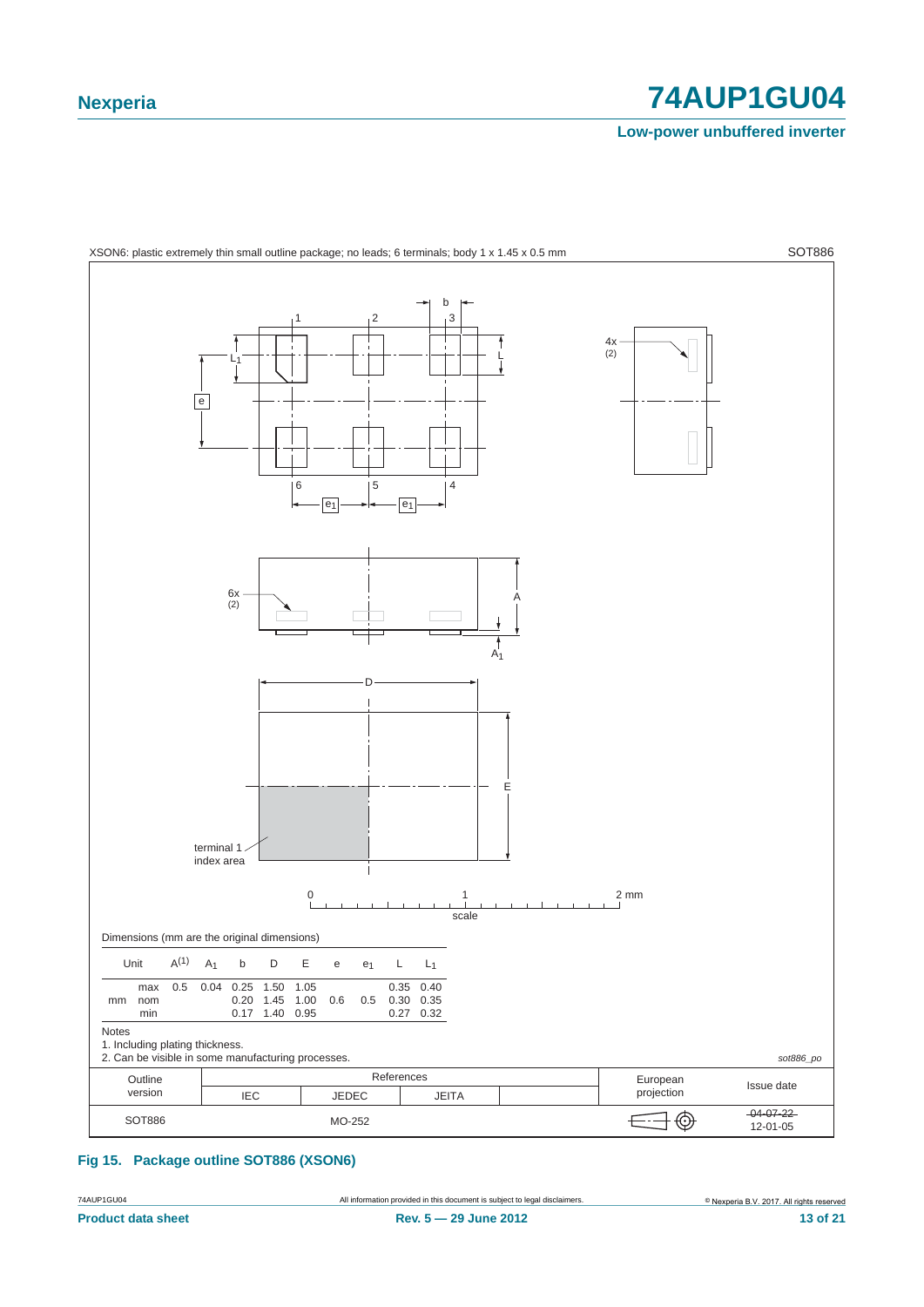**Low-power unbuffered inverter**



**Fig 16. Package outline SOT891 (XSON6)**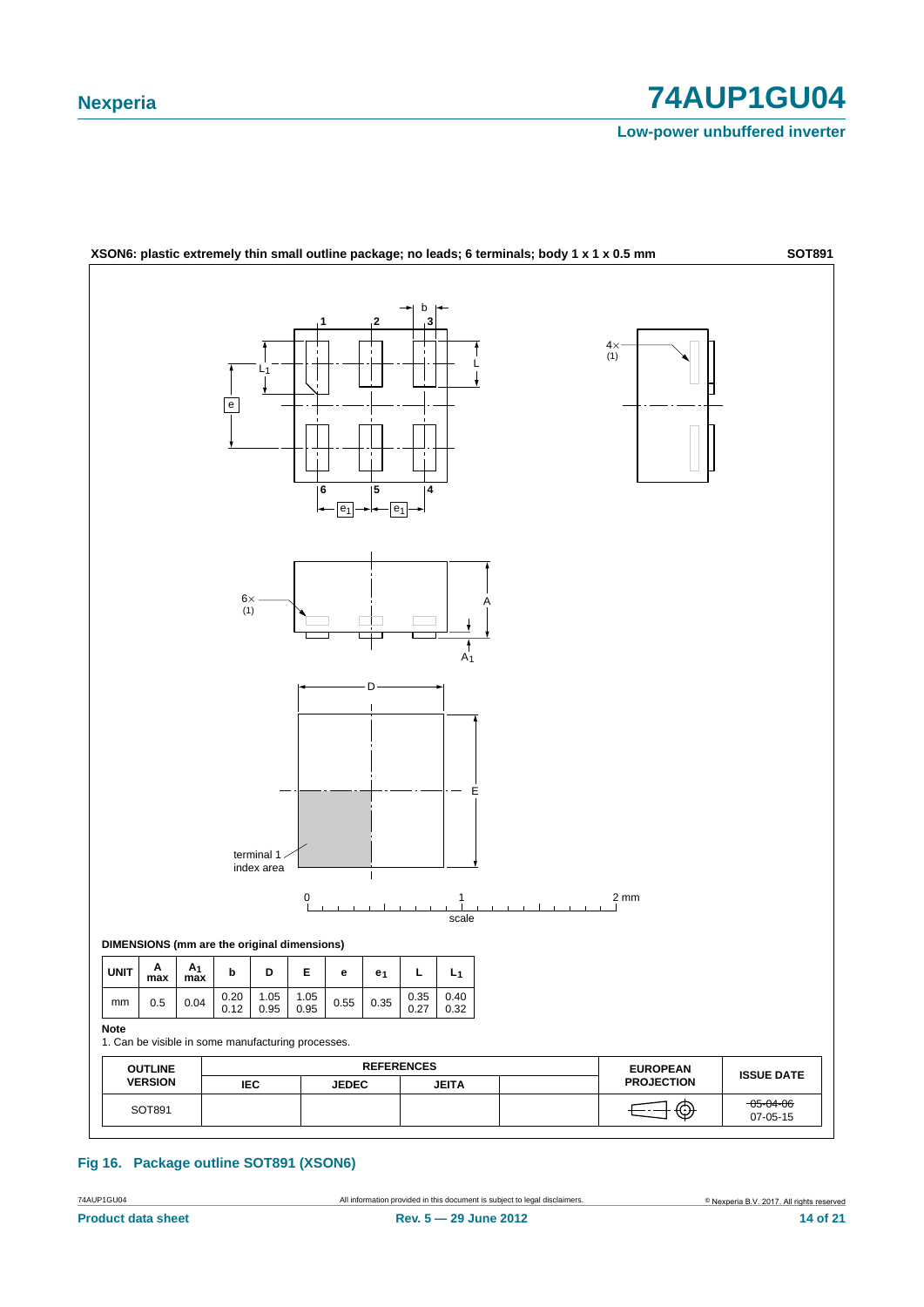**Low-power unbuffered inverter**



### **XSON6: extremely thin small outline package; no leads;**

**Fig 17. Package outline SOT1115 (XSON6)**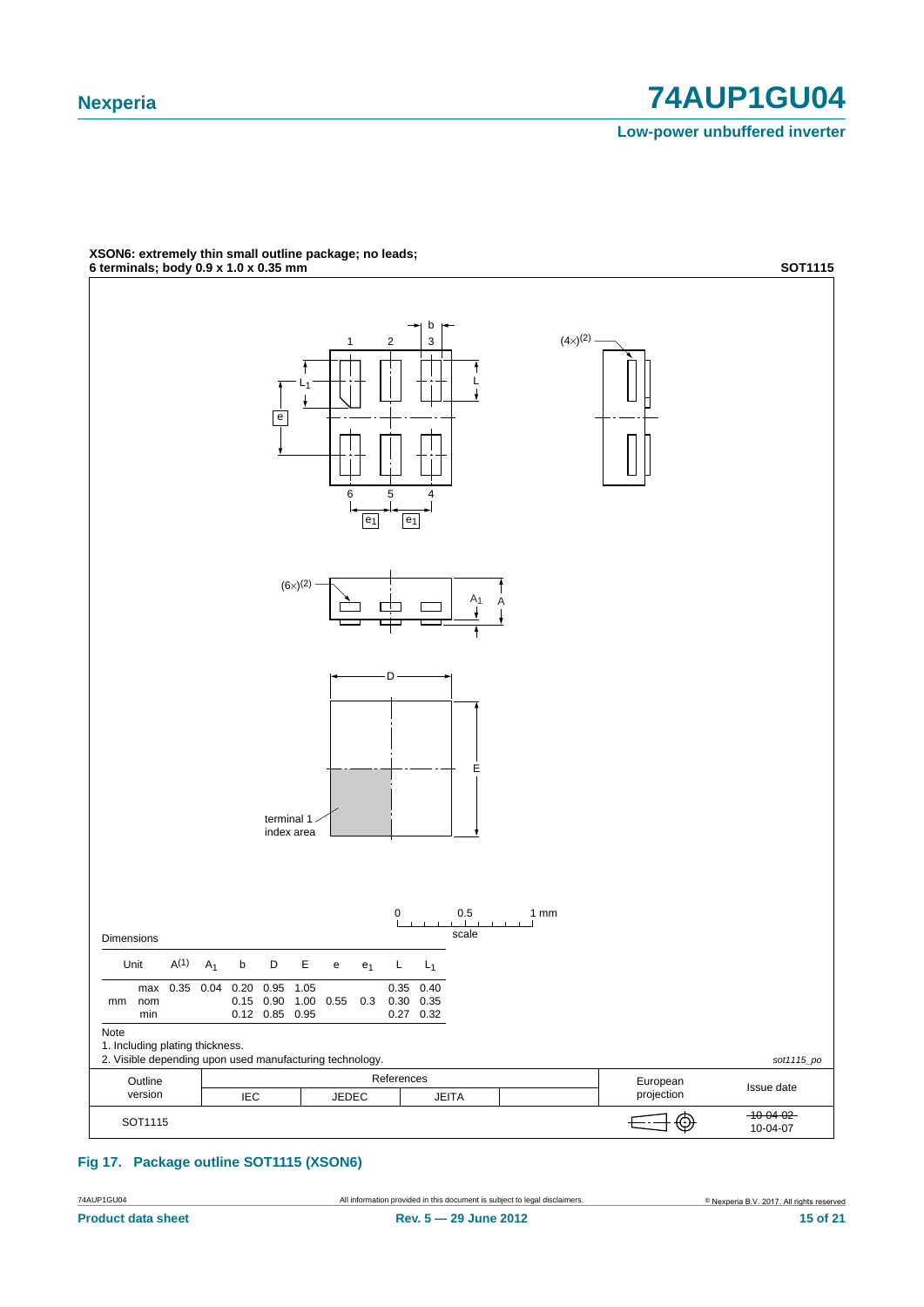**Low-power unbuffered inverter**



### **XSON6: extremely thin small outline package; no leads;**

**Fig 18. Package outline SOT1202 (XSON6)**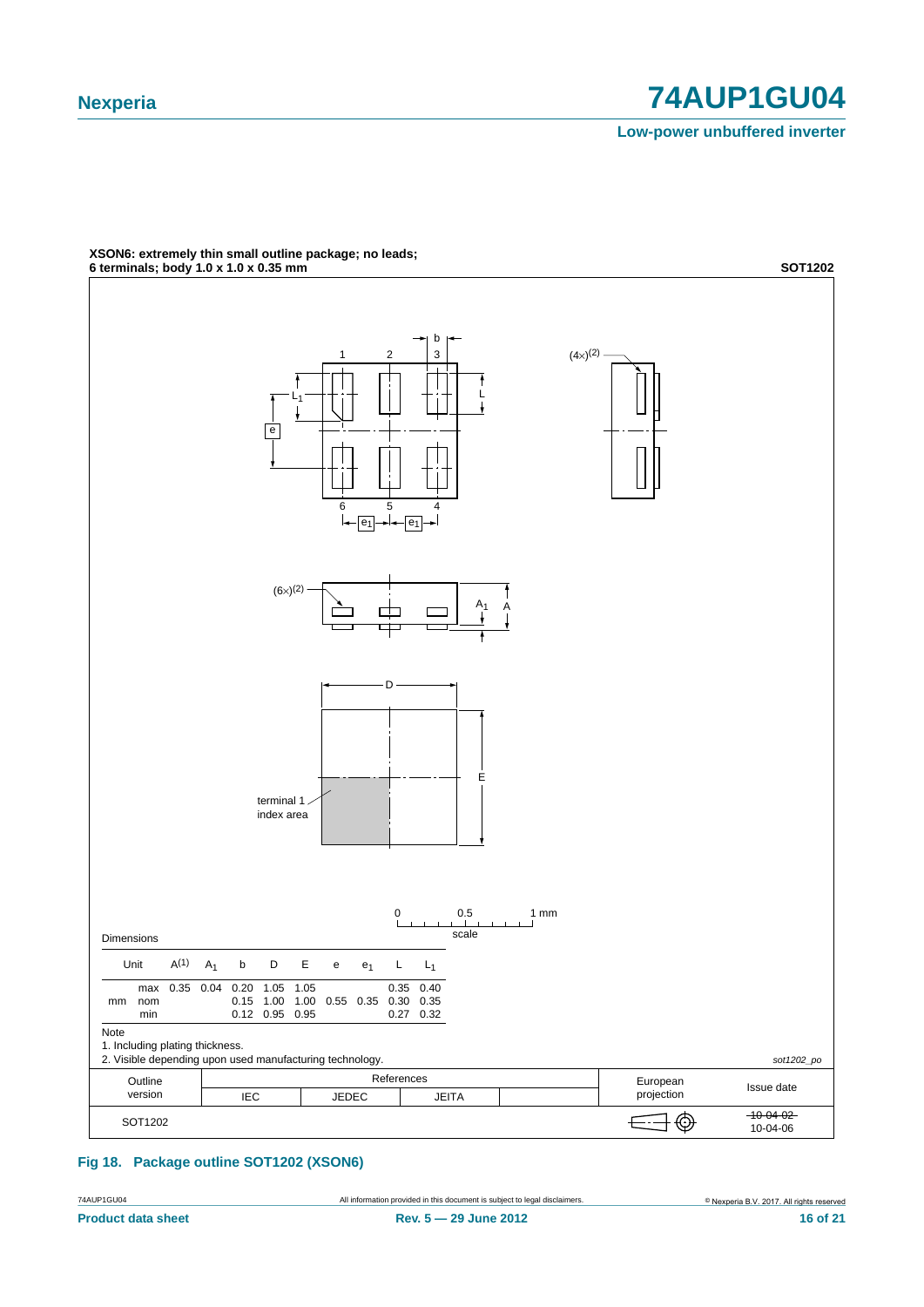**Low-power unbuffered inverter**



### **X2SON5: plastic thermal enhanced extremely thin small outline package; no leads;**

#### **Fig 19. Package outline SOT1226 (X2SON5)**

74AUP1GU04 All information provided in this document is subject to legal disclaimers.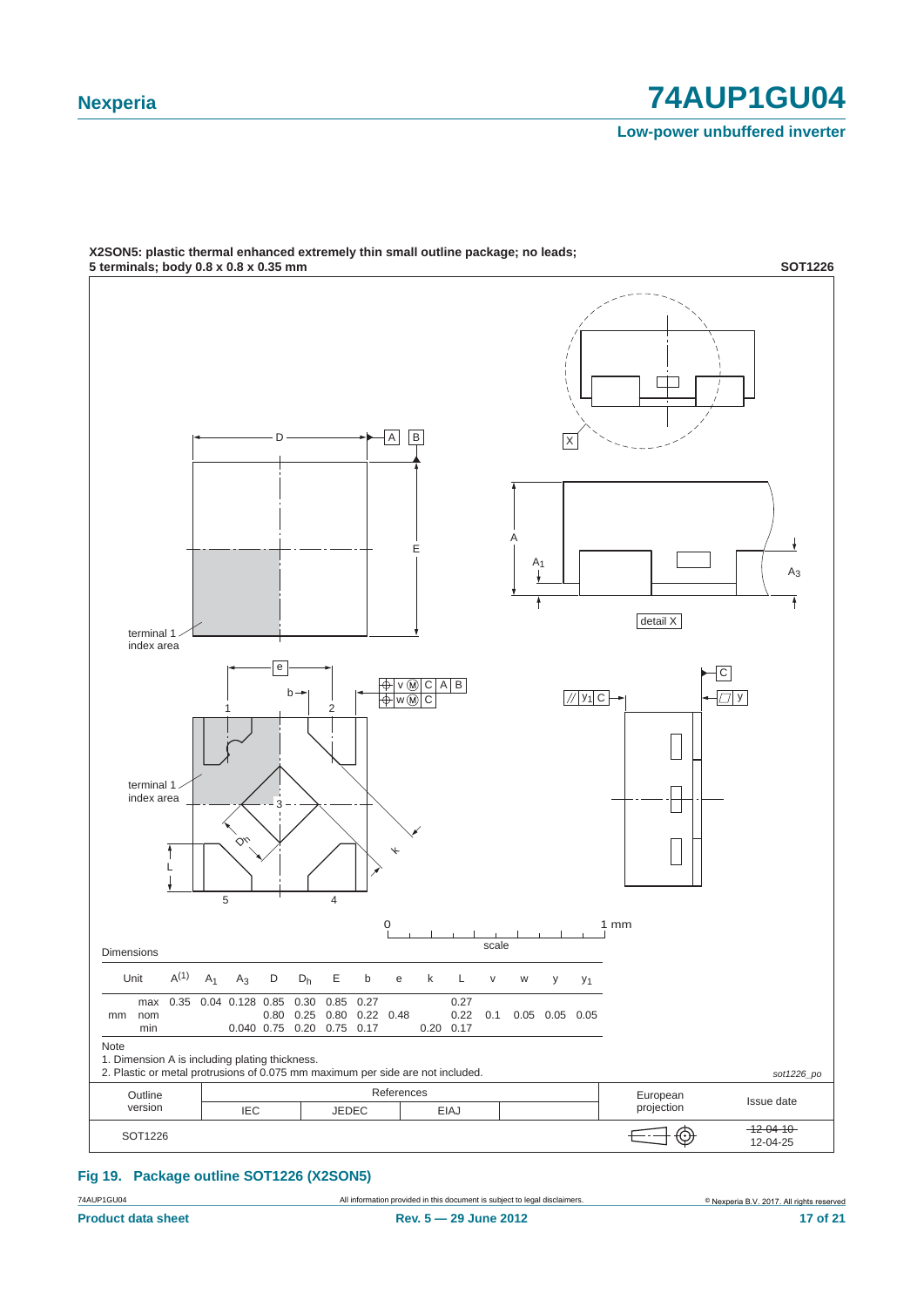**Low-power unbuffered inverter**

# <span id="page-17-0"></span>**16. Abbreviations**

| <b>Table 11. Abbreviations</b> |                             |  |
|--------------------------------|-----------------------------|--|
| <b>Acronym</b>                 | <b>Description</b>          |  |
| <b>CDM</b>                     | <b>Charged Device Model</b> |  |
| <b>DUT</b>                     | Device Under Test           |  |
| <b>ESD</b>                     | ElectroStatic Discharge     |  |
| <b>HBM</b>                     | Human Body Model            |  |
| МM                             | Machine Model               |  |

# <span id="page-17-1"></span>**17. Revision history**

| <b>Table 12. Revision history</b> |                      |                                                         |                      |                   |
|-----------------------------------|----------------------|---------------------------------------------------------|----------------------|-------------------|
| Document ID                       | Release date         | Data sheet status                                       | <b>Change notice</b> | <b>Supersedes</b> |
| 74AUP1GU04 v.5                    | 20120629             | Product data sheet                                      |                      | 74AUP1GU04 v.4    |
| Modifications:                    |                      | Added type number 74AUP1GU04GX (SOT1226)                |                      |                   |
|                                   |                      | Package outline drawing of SOT886 (Figure 15) modified. |                      |                   |
| 74AUP1GU04 v.4                    | 20111116             | Product data sheet                                      |                      | 74AUP1GU04 v.3    |
| Modifications:                    | Legal pages updated. |                                                         |                      |                   |
|                                   |                      | Package outline drawing SOT363 replaced by SOT353-1.    |                      |                   |
| 74AUP1GU04 v.3                    | 20100721             | Product data sheet                                      |                      | 74AUP1GU04 v.2    |
| 74AUP1GU04 v.2                    | 20060803             | Product data sheet                                      |                      | 74AUP1GU04 v.1    |
| 74AUP1GU04 v.1                    | 20050810             | Product data sheet                                      |                      |                   |
|                                   |                      |                                                         |                      |                   |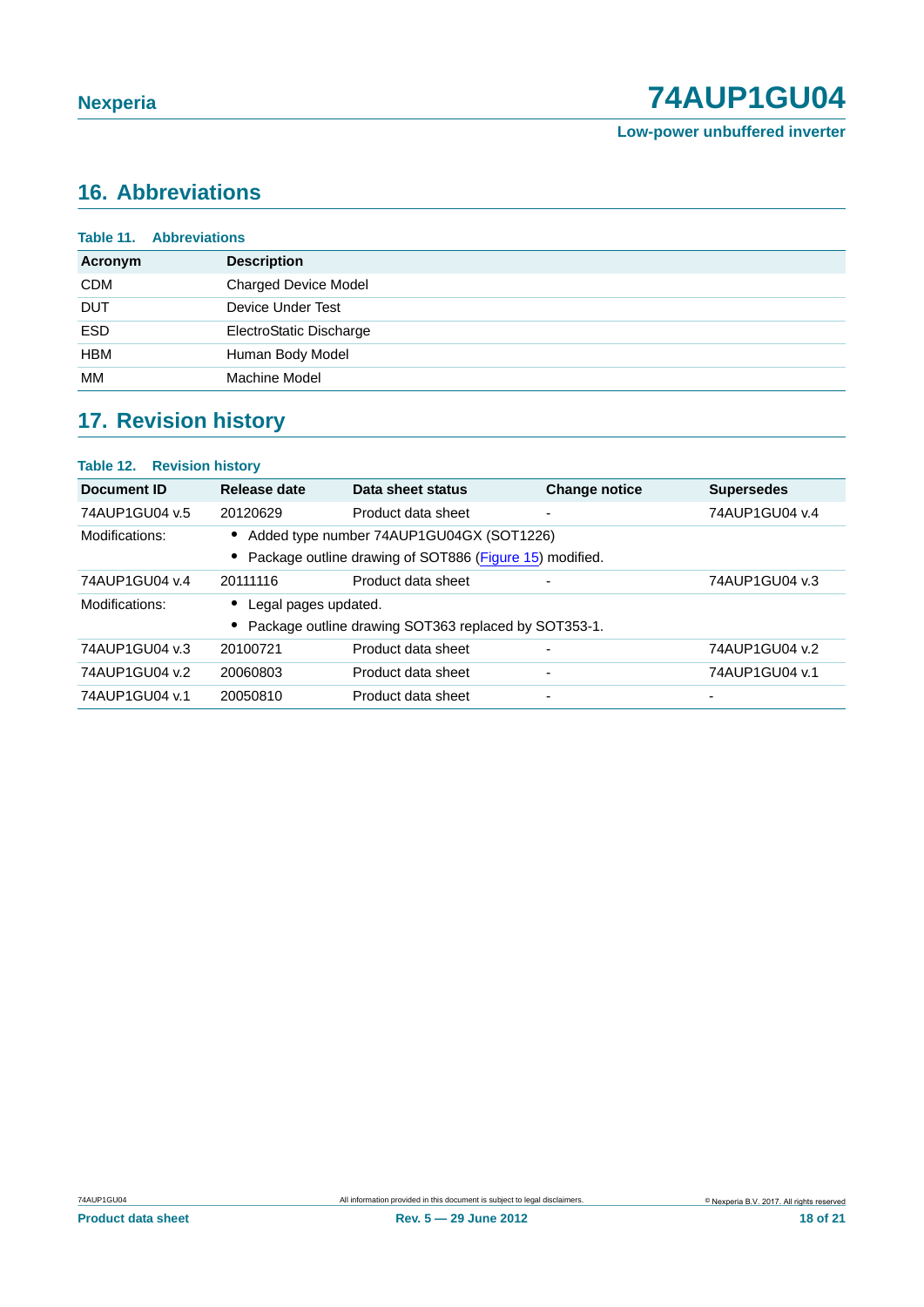### <span id="page-18-0"></span>**18. Legal information**

### <span id="page-18-1"></span>**18.1 Data sheet status**

| Document status[1][2]          | Product status <sup>[3]</sup> | <b>Definition</b>                                                                     |
|--------------------------------|-------------------------------|---------------------------------------------------------------------------------------|
| Objective [short] data sheet   | Development                   | This document contains data from the objective specification for product development. |
| Preliminary [short] data sheet | Qualification                 | This document contains data from the preliminary specification.                       |
| Product [short] data sheet     | Production                    | This document contains the product specification.                                     |

[1] Please consult the most recently issued document before initiating or completing a design.

[2] The term 'short data sheet' is explained in section "Definitions".

[3] The product status of device(s) described in this document may have changed since this document was published and may differ in case of multiple devices. The latest product status<br>information is available on the Intern

### <span id="page-18-2"></span>**18.2 Definitions**

**Draft —** The document is a draft version only. The content is still under internal review and subject to formal approval, which may result in modifications or additions. Nexperia does not give any

representations or warranties as to the accuracy or completeness of information included herein and shall have no liability for the consequences of use of such information.

**Short data sheet —** A short data sheet is an extract from a full data sheet with the same product type number(s) and title. A short data sheet is intended for quick reference only and should not be relied upon to contain detailed and full information. For detailed and full information see the relevant full data sheet, which is available on request via the local Nexperia sales office. In case of any inconsistency or conflict with the short data sheet, the full data sheet shall prevail.

**Product specification —** The information and data provided in a Product data sheet shall define the specification of the product as agreed between Nexperia and its customer, unless Nexperia and

customer have explicitly agreed otherwise in writing. In no event however, shall an agreement be valid in which the Nexperia product is deemed to offer functions and qualities beyond those described in the Product data sheet.

### <span id="page-18-3"></span>**18.3 Disclaimers**

**Limited warranty and liability —** Information in this document is believed to be accurate and reliable. However, Nexperia does not give any representations or warranties, expressed or implied, as to the accuracy or completeness of such information and shall have no liability for the consequences of use of such information. Nexperia takes no responsibility for the content in this document if provided by an information source outside of Nexperia.

In no event shall Nexperia be liable for any indirect, incidental, punitive, special or consequential damages (including - without limitation - lost profits, lost savings, business interruption, costs related to the removal or replacement of any products or rework charges) whether or not such damages are based on tort (including negligence), warranty, breach of contract or any other legal theory.

Notwithstanding any damages that customer might incur for any reason whatsoever, Nexperia's aggregate and cumulative liability towards customer for the products described herein shall be limited in accordance with the *Terms and conditions of commercial sale* of Nexperia.

**Right to make changes —** Nexperia reserves the right to make changes to information published in this document, including without limitation specifications and product descriptions, at any time and without notice. This document supersedes and replaces all information supplied prior to the publication hereof.

**Suitability for use - Nexperia products are not designed** authorized or warranted to be suitable for use in life support, life-critical or safety-critical systems or equipment, nor in applications where failure or malfunction of a Nexperia product can reasonably be expected to result in personal injury, death or severe property or environmental damage. Nexperia and its suppliers accept no liability for inclusion and/or use of Nexperia products in such equipment or applications and therefore such inclusion and/or use is at the customer's own risk.

**Applications —** Applications that are described herein for any of these products are for illustrative purposes only. Nexperia makes no representation or warranty that such applications will be suitable for the specified use without further testing or modification.

Customers are responsible for the design and operation of their applications and products using Nexperia products, and Nexperia accepts no liability for any assistance with applications or customer product design. It is customer's sole responsibility to determine whether the Nexperia product is suitable and fit for the customer's applications and products planned, as well as for the planned application and use of customer's third party customer(s). Customers should provide appropriate design and operating safeguards to minimize the risks associated with their applications and products.

Nexperia does not accept any liability related to any default, damage, costs or problem which is based on any weakness or default in the customer's applications or products, or the application or use by customer's third party customer(s). Customer is responsible for doing all necessary testing for the customer's applications and products using Nexperia products in order to avoid a default of the applications and the products or of the application or use by customer's third party customer(s). Nexperia does not accept any liability in this respect.

**Limiting values —** Stress above one or more limiting values (as defined in the Absolute Maximum Ratings System of IEC 60134) will cause permanent damage to the device. Limiting values are stress ratings only and (proper) operation of the device at these or any other conditions above those given in the Recommended operating conditions section (if present) or the Characteristics sections of this document is not warranted. Constant or repeated exposure to limiting values will permanently and irreversibly affect the quality and reliability of the device.

**Terms and conditions of commercial sale —** Nexperia

products are sold subject to the general terms and conditions of commercial sale, as published at [http://www.nexperia.com/profile/te](http://www.nexperia.com/profile/terms)rms, unless otherwise agreed in a valid written individual agreement. In case an individual agreement is concluded only the terms and conditions of the respective agreement shall apply. Nexperia hereby expressly objects to applying the customer's general terms and conditions with regard to the purchase of Nexperia products by customer.

**No offer to sell or license —** Nothing in this document may be interpreted or construed as an offer to sell products that is open for acceptance or the grant, conveyance or implication of any license under any copyrights, patents or other industrial or intellectual property rights.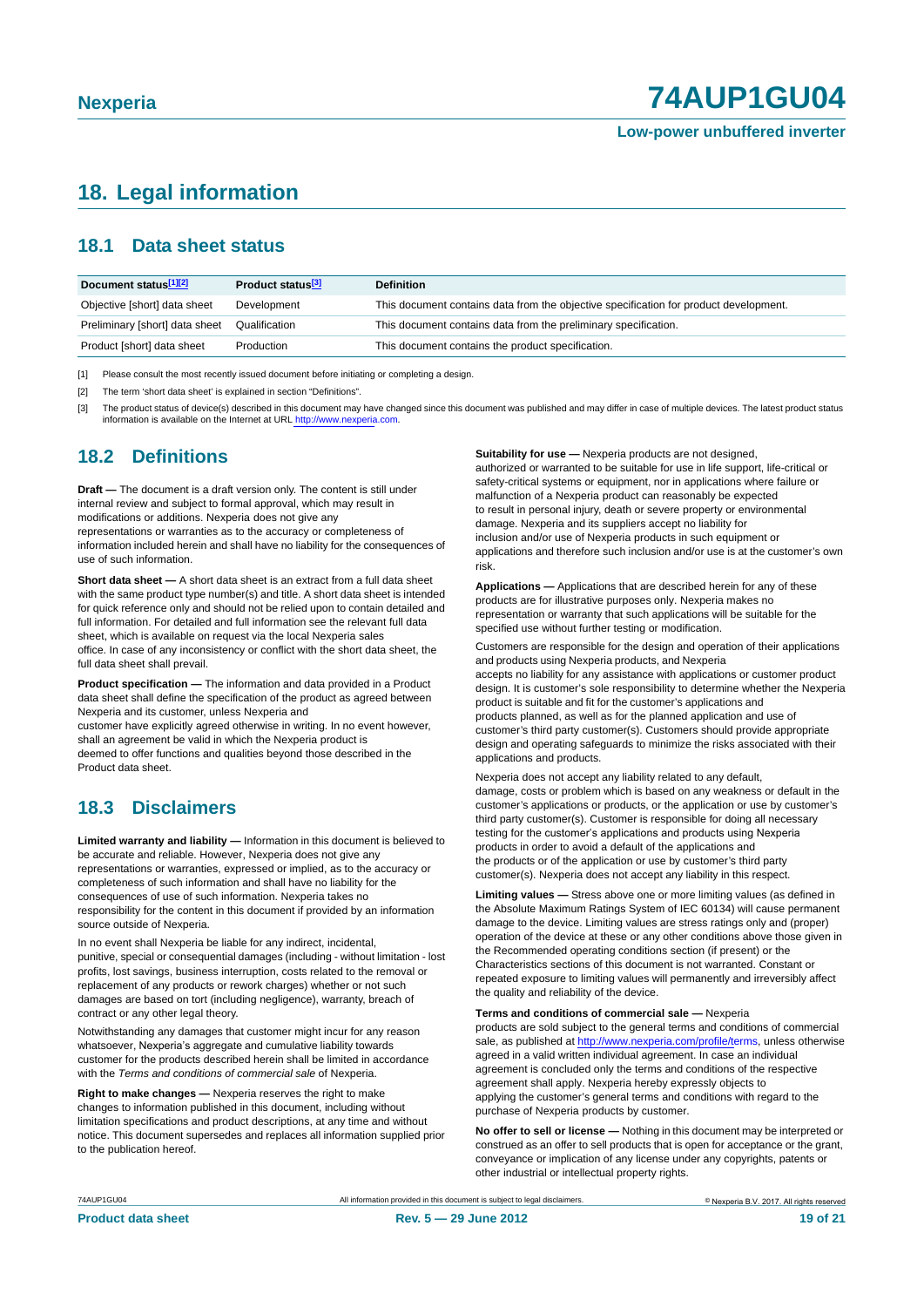#### **Low-power unbuffered inverter**

**Export control —** This document as well as the item(s) described herein may be subject to export control regulations. Export might require a prior authorization from competent authorities.

**Non-automotive qualified products —** Unless this data sheet expressly states that this specific Nexperia product is automotive qualified, the product is not suitable for automotive use. It is neither qualified nor tested in accordance with automotive testing or application requirements. Nexperia accepts no liability for inclusion and/or use of

non-automotive qualified products in automotive equipment or applications.

In the event that customer uses the product for design-in and use in automotive applications to automotive specifications and standards, customer (a) shall use the product without Nexperia's warranty of the

product for such automotive applications, use and specifications, and (b) whenever customer uses the product for automotive applications beyond Nexperia's specifications such use shall be solely at customer's own risk, and (c) customer fully indemnifies Nexperia for any liability, damages or failed product claims resulting from customer design and use of the product for automotive applications beyond Nexperia's standard warranty and Nexperia's product specifications.

**Translations —** A non-English (translated) version of a document is for reference only. The English version shall prevail in case of any discrepancy between the translated and English versions.

#### <span id="page-19-0"></span>**18.4 Trademarks**

Notice: All referenced brands, product names, service names and trademarks are the property of their respective owners.

### <span id="page-19-1"></span>**19. Contact information**

For more information, please visit: **http://www.nexperia.com**

For sales office addresses, please send an email to: **salesaddresses@nexperia.com**